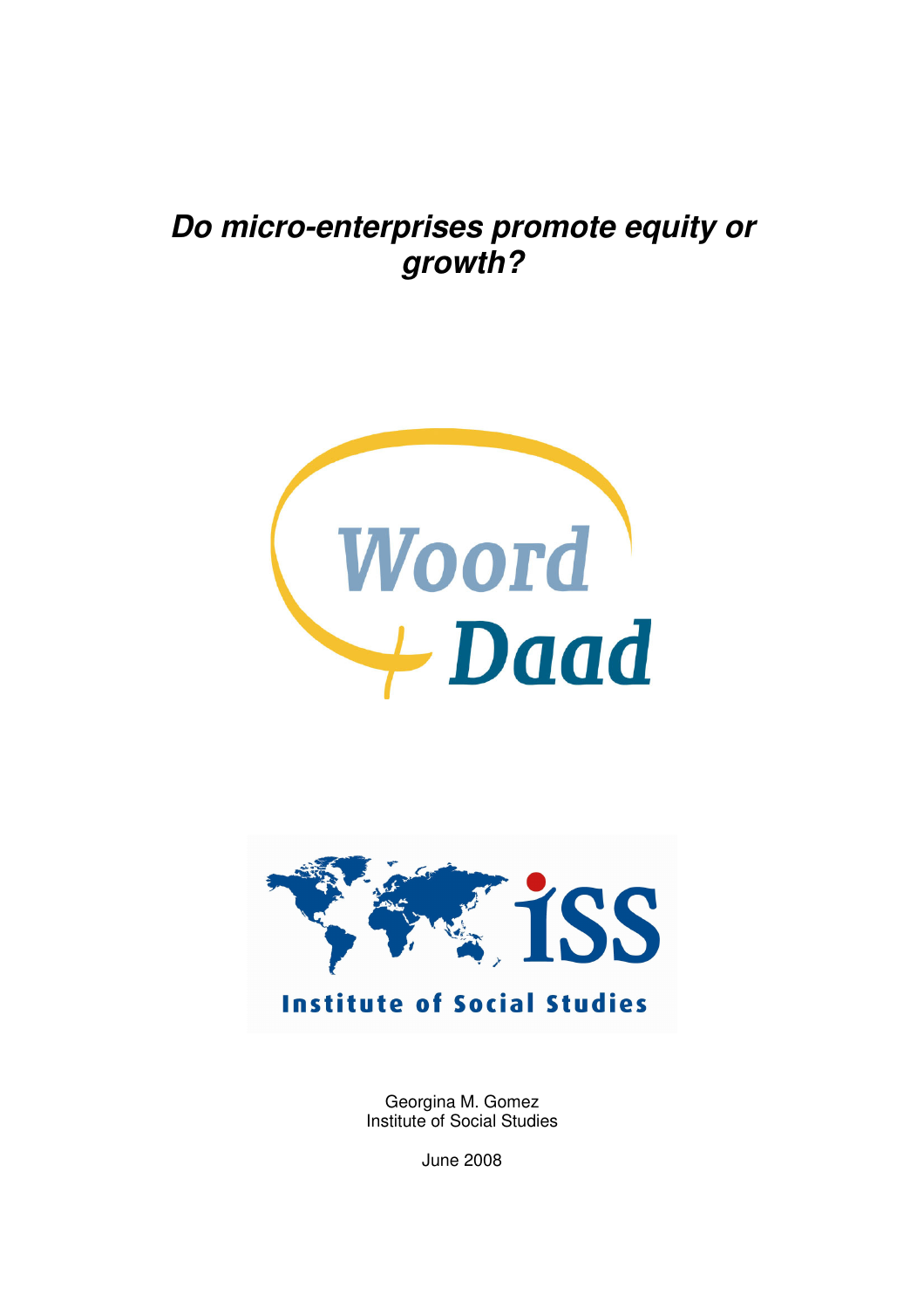This report is an output of the Partnership for Learning by ISS and Woord en Daad. The title and number of this research project are: 'Development of micro enterprises into small and medium enterprises', Woord en Daad project number 9192022. This report has been written by Georgina M. Gomez, and was supervised by Dr Peter Knorringa and Prof Bert Helmsing at ISS, with backstopping from Woord en Daad initially by Wouter Rijneveld and later by Sander Verduijn.

© 2008 Woord en Daad

This document can be freely copied and distributed under the following conditions:

- The author's name or names has to be included in every copy of this document

- This notice should be included in every copy of this document

- This document should only be copied or distributed as a whole

- This document should not be distributed for profit

We suggest that the following text is used when this document is referred to. In the text:

(name of author, 2008); in the list of references: Author, 2008. Title of document, evaluation report Woord en Daad, Gorinchem, The Netherlands.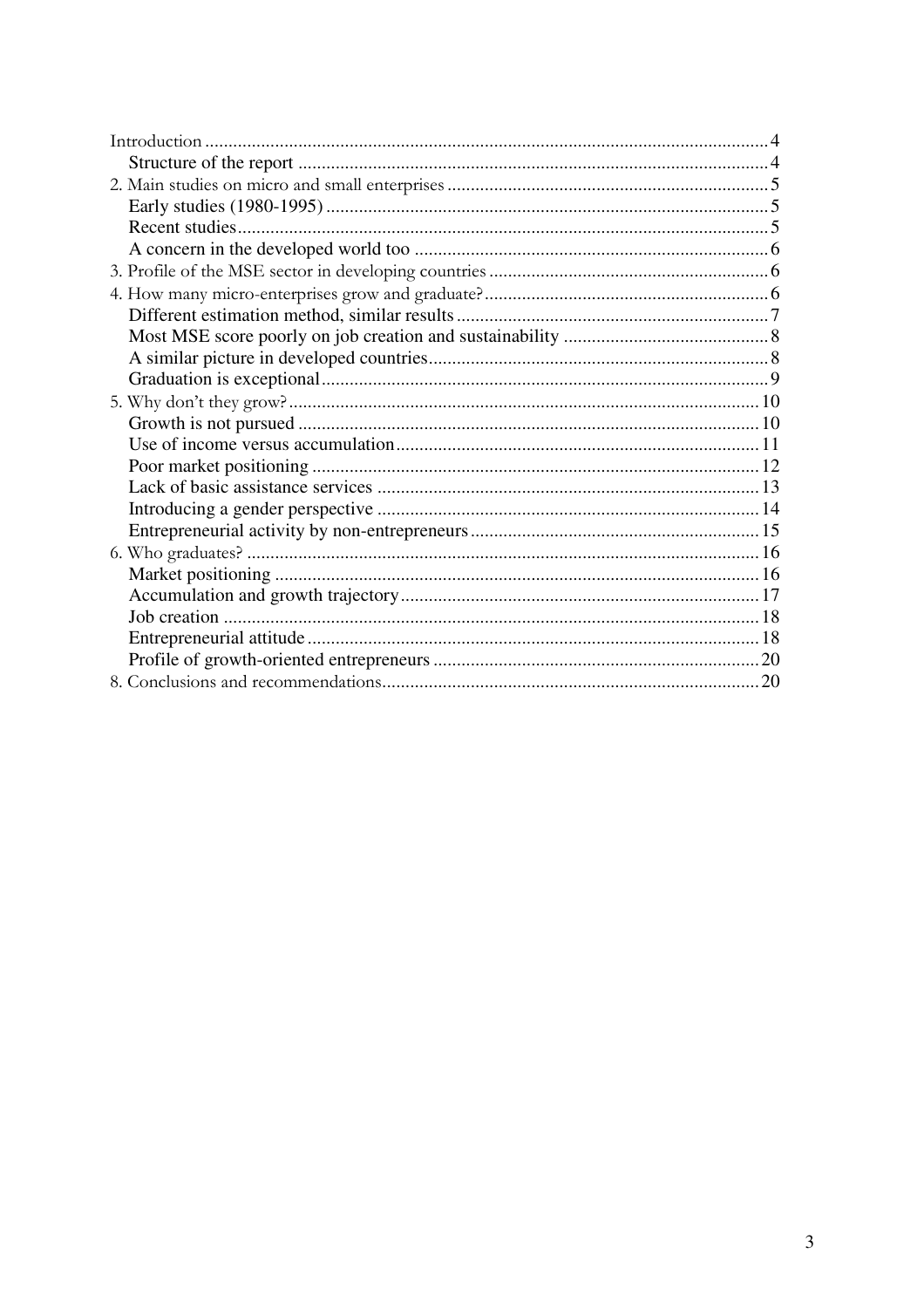## Introduction

There has been a growing awareness since the early seventies that small enterprises are important for economic growth. They are seen as the engines of employment, alleviating poverty and improving equality. The eighties saw an intensification of this interest and a consequent expansion of policy into the sector of micro-enterprises, following the discovery of widespread entrepreneurial activity in both developed and developing countries. In the case of the latter, entrepreneurial activity was particularly salient among the poor. The idea that intuitively followed was that enhancing these small businesses could effectively and rapidly fight poverty.

The evidence supporting the view of micro and small enterprises as the engine of growth is in fact not conclusive. Research findings in both developed and developing countries show that job creation and growth are highly concentrated. The great majority of SMEs are not very growth prone. The European Commission found that 50% of total net job creation in the SME sector is created by a mere 4% of these firms (Manu, 1998). Research in Sub-Saharan Africa indicates a similar pattern: the enterprises that significantly contribute to employment growth are in fact just 1% of the SME universe (Mead, 1994). By implication, it would appear that small-enterprises fall into two categories. There is a very large group of them that, for various reasons, will not develop their business beyond a certain (small) scale, and there is a very small group of entrepreneurs who are capable of expanding their business.

In terms of enhancing growth and job creation, there is increasing interest in identifying and promoting those in the second group, the growth-oriented SMEs. That would turn enterprise development interventions more cost-effective. That was the motivation of the present report. The questions it pursues are the following:

- 1. What are current percentages of micro-enterprises (ME) developing into small and medium scale enterprises (SME) for various regions (Africa, South and Central America, South and South East Asia)
- 2. What factors play a role in the development of a ME into a SME and what key success factors determine whether such development or transformation will be successful?
- 3. Could development organisations successfully focus on developing existing ME into SME and if yes, in what way, under which circumstances and under which conditions?

For the purposes of this report, "graduation" is defined as growth to the next scale in terms of number of workers. That is, from the category of 1-9 workers (microenterprise), for example, to that of 10-50 workers (small enterprise). It is assumed that employing more workers (paid or unpaid) indicates higher sales, improved productivity and expansion in general. This follows the standards of previous research (Mead and Liedholm, 1994).

The distinction between micro, small and medium enterprises varies greatly by country and even within a single country, different organisations categorise firms differently. Some define a micro-enterprise as a business with up to five workers, while others situate it at ten workers. This study specifies in each circumstance what cutting point is taken by what research. It focuses on the smallest scale available in each study whenever firms are discriminated by scale. Most of the time, it follows Mead and Liedholm's pioneering work, situating the threshold at 10 and 50 workers respectively.

#### **Structure of the report**

The next section describes the attempts done so far to estimate the percentage of firms graduating (methods of data collection, time frames, etc.). Section three then discloses some characteristics of the MSE sector in developing countries which differ from those in developed countries and set the framework for a closer look into their dynamics of growth. Graduation rates are unveiled in section four, followed by explanations in section five of why these are notably low. Section six highlights some characteristics in common of those firms that achieve graduation, followed in section seven by corresponding principles of intervention. Conclusions and policy recommendations are then formulated. Sections three, four and five are wrapped up in boxes that highlight the main points coming out of the analysis.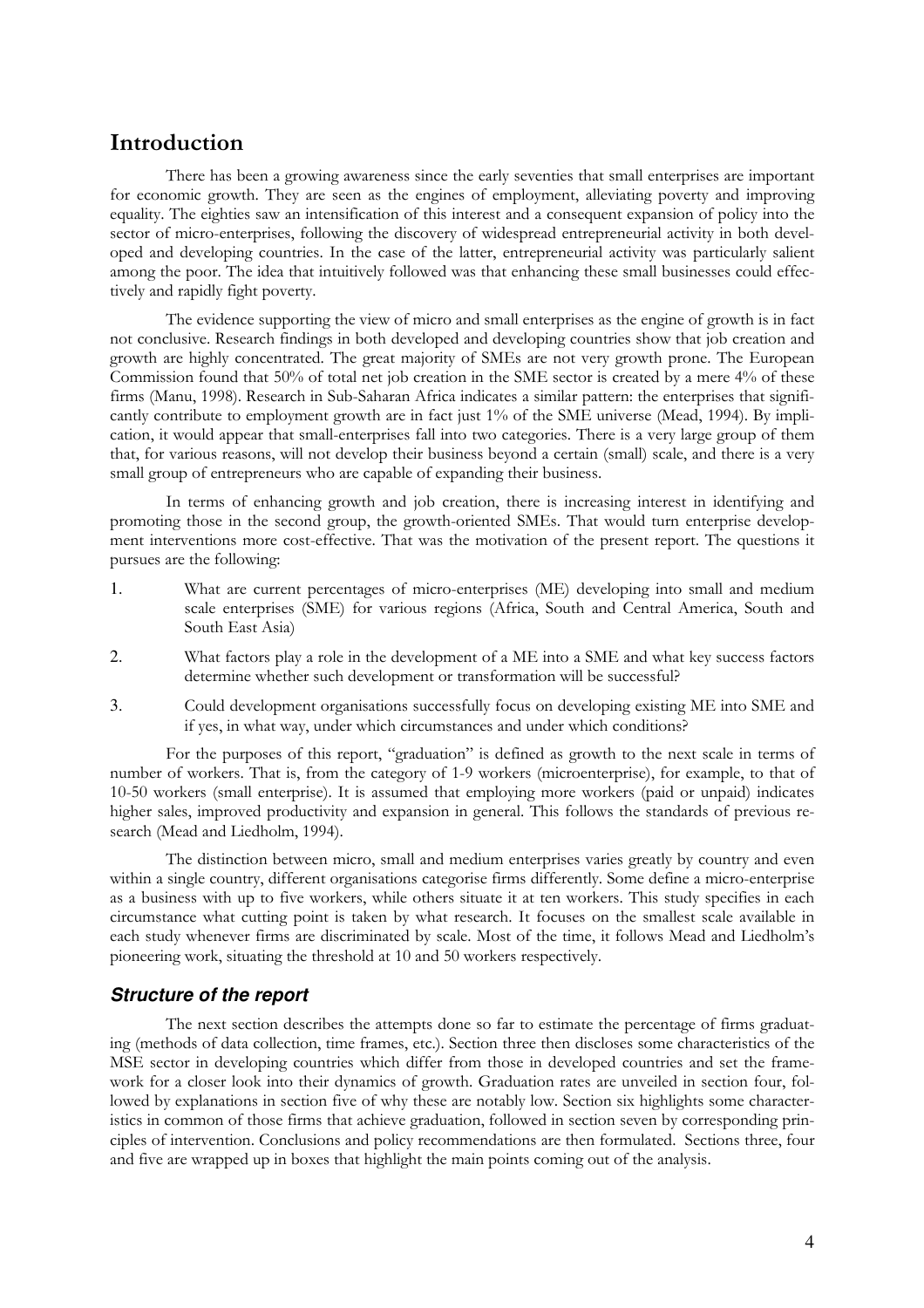# 2. Main studies on micro and small enterprises

#### **Early studies (1980-1995)**

The study of micro and small enterprise dynamics in the developing world was inaugurated by a team at the University of Michigan (USA) lead by Carl Liedholm and Donald Mead. Already in 1987 they reported on the lack of growth of micro and small businesses, a phenomenon that ran against the 'engine of growth' views that considered these micro-entrepreneurs as a seedbed for development. They concentrated on six developing countries: Sierra Leone, Bangladesh, Jamaica, Honduras, Thailand and Egypt. Data was gathered around 1980 covering every firm in selected locations, considering micro and small enterprises those with less than 50 workers. They found, in principle, that these firms were especially prominent in countries with lower per-capita income. More than half of the existent firms were oneworker firms and 85% of them employed five workers or less.

The same research group was later commissioned by the USAID Growth and Equity through micro-enterprise investment and institutions (GEMINI) project. Mead and Liedholm (1991, 1993, 1994 and 1998) and the Michigan University team reported on data gathered in fieldwork between 1990 and 1995 in the Dominican Republic, Botswana, Kenya, Malawi, Swaziland and Zimbabwe. Data collection covered 28.000 active enterprises and 6.800 closed ones. All of these were of national coverage (complete enumeration of micro and small enterprises in a random sample of locations). Follow-up data-gathering raised the amount of firms covered to 50.000 in nine countries (Mead, 1999). The MSE universe included microenterprises (with nine or fewer workers) and small enterprises (between 10 and 50 workers). About 65% of the responses gathered covered micro-enterprises with less than five workers. It included only nonprimary activities where at least 50% of the production was sold. The project resulted in about 80 Gemini working and technical papers.

#### **Recent studies**

Though no other study had the broad coverage of the early studies, a second team to research the dynamics of micro-enterprises was lead by Kenneth King and Simon McGrath. It is based at the Centre for African Studies at the University of Edinburgh. It was commissioned by DFID to research on enterprise growth dynamics in Africa. The findings were published in a book (King and McGrath, 1999) and a series of 29 papers. One of the main focuses was on teaching and skill training programmes. For example, Afenyadu, King, McGrath, Oketch, Rogerson and Visser (1999) focus on the importance of learning to improve competitiveness. The project covered South Africa, Ghana and Kenya.

A third team of researchers is active within the IFC/Seed branch of the International Labour Organisation (ILO) in Geneva. Together or independent, about 50 studies were carried out in different regions and times. For example, between 2002 and 2003, a series of studies called "Going for growth" focuses on the rather exceptional cases of women entrepreneurs with growing businesses in Ethiopia, Tanzania and Zambia. Data gathering covered 379 women micro-entrepreneurs (123 surveyed plus 5 case studies in Ethiopia, 128 surveyed and within these 15 case studies in Tanzania and 118 surveyed plus 5 case studies in Zambia). They employed between 6-8 workers on average, while at their start-up their firms had 3-5 workers. For categorization purposes, the programme considered micro-enterprises as those employing one to nine workers and small-scale enterprises those with ten to thirty workers. The ILO had a parallel group researching entrepreneurship development among women in "small and cottage" industries in Asia. It covered Bangladesh, the Philippines, Tunisia and Zimbabwe, chosen in the light of expanding the findings to its corresponding regions (Marcucci, 2001).

There were also a number of separate studies for specific projects and dissertations. For example, Phillips and Bhatia-Panthaki (2007) have interviewed 200 enterprise owners in Zambia through 2006. They examined the reasons for the lack of growth of micro and small firms, focusing on skills' deficiencies. They defined a micro-enterprise as a business that employs up to four workers and a small enterprise as employing 5 to 19 workers in activities other than mining and recovery of metals. With these definitions, 94% of the private sector in Zambia is composed of micro-firms and 5% of total firms are smallscale enterprises. The sample covered 75% urban and peri-urban areas of Lusaka.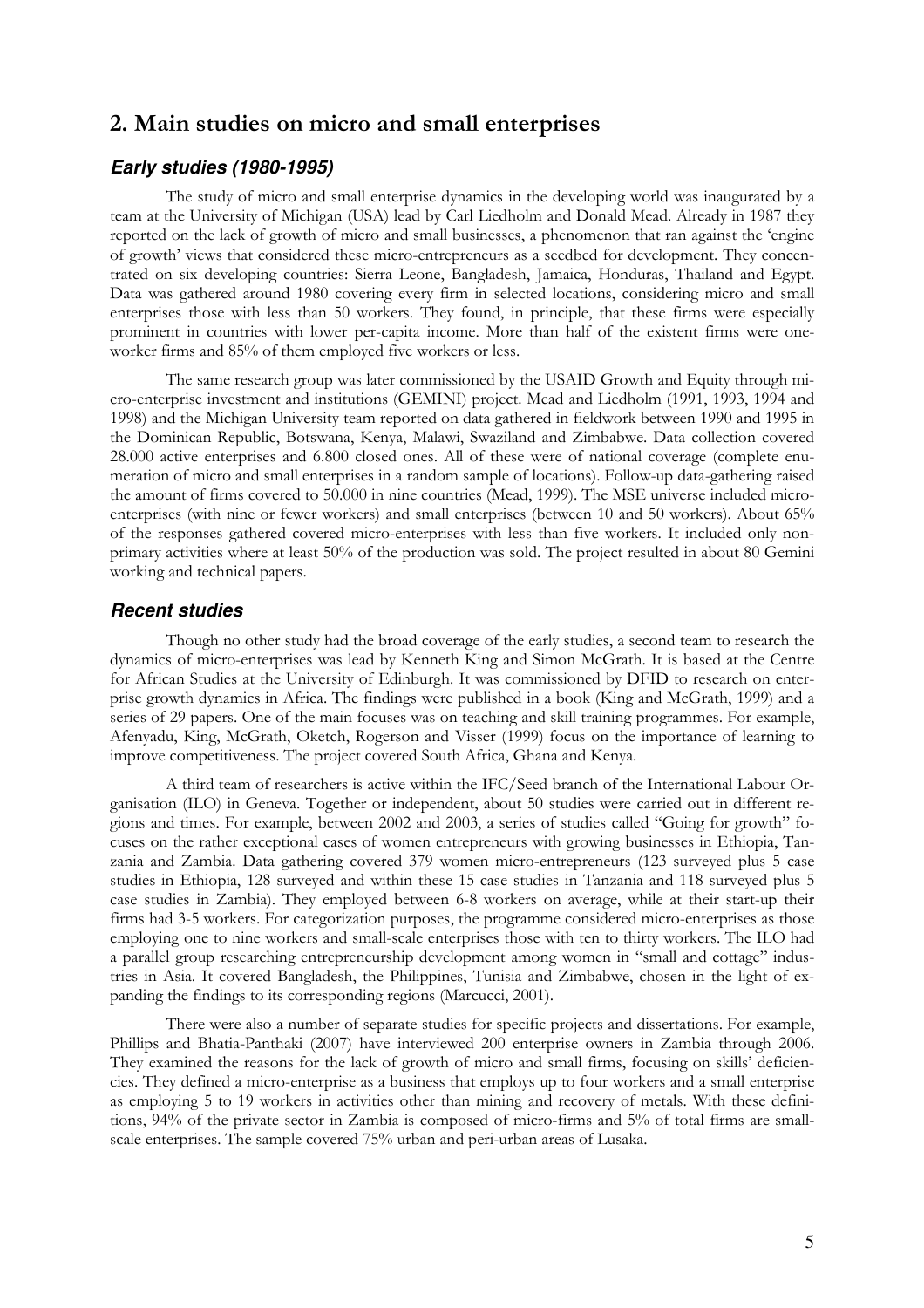#### **A concern in the developed world too**

The growth potential of micro and small enterprises is also of concern in the developed world. Although the environmental conditions are significantly more stable, there are also doubts on the "engine of growth" hypothesis. A team led in the University of British Columbia tracked the growth trajectory of all registered firms in all sectors and locations in the Canadian economy over the period 1983 - 1995. The experts analysed it with an econometric model (at logarithmic scale they had ten years of data on growth rates).

In conclusion, while there is a well-established belief that MSE are the engine of growth in both developed and developing countries, the attempts to actually support this postulation are counted. The Gemini Project financed by USAID in the early nineties has broken the path for the research on the topic and has provided much of the evidence used in subsequent studies.

### 3. Profile of the MSE sector in developing countries

A simple look at the Small and Medium Enterprise sector in developing countries reveals that they are sharply different to that of the developed world. A first characteristic is that in the developing world the sector is largely dominated by very small enterprises. Mead (1999) estimated that 64% of all enterprises with 50 or less workers in the seven African countries covered by the MSU studies (Sierra Leone, Egypt, Botswana, Kenya, Malawi, Swaziland and Zimbabwe) employed one person only. Another 33% had 2-5 workers (including the proprietor and unpaid family members). This means that in a universe of businesses with up to 50 workers in these countries, about 99% employ up to 5 workers and barely 1% has up to 50 workers. In a micro-level study of Mathare Valley, a concentration of informal enterprise in Nairobi, Mwega (1991) confirmed that the vast majority of new enterprise births tend to be one-person establishments. Their very small scale has a direct impact on the returns of the enterprise. Liedholm and Mead (1987:81) estimated in their first study in Bangladesh, Sierra Leone, Jamaica, Honduras, Thailand and Egypt that returns per hour are lowest for one-person firms. Earnings increase with the addition of workers (except in Honduras). This finding, however, could also be read inversely: as returns rise, other workers are brought into the micro-enterprise. This point was not researched empirically (Lingelbach, 2005).

There is a stronger gender bias towards women's presence than in the developed world. In both Africa and Asia, almost half of all micro and small enterprises are owned and operated by women, who tend to be younger, less experienced and less educated than male micro-entrepreneurs. This means that micro-enterprise face the typical problems associated to their scale, plus an additional gendered set of constraints and needs (Mayoux, 2001).

About a third of the micro-enterprises represent supplementary activities that provide less than half the household's income (the proportion is much higher among women-owned enterprises). Just a third of them represented the sole source of income for the household (90% or more of all income). Another third provided between half and 90% of the household income. The implication is that their owners do not place all their energies and resources on them, because these need to be spread across several activities. A large proportion of these entrepreneurs are poor or very poor. (Mead, 1999)

These characteristics of the MSE sector in the developing world are considerably different to those in the developed world, where the scale of firms is larger and there is a clear predominance of male owners who concentrate all their resources on making their business successful. MSE firms in the developed world are the main source of income of the owning households. In the developing world, microenterprises are usually in the hands of the poor. These differences have an impact on their performance and indeed very few MSE grow according to the expectations typical in the developed world.

# 4. How many micro-enterprises grow and graduate?

It is clearly intuitively that not all the poor can become entrepreneurs and not all will develop into successful businesses (Eversole, 2000). A starting point is then how many micro and small enterprises effectively graduate.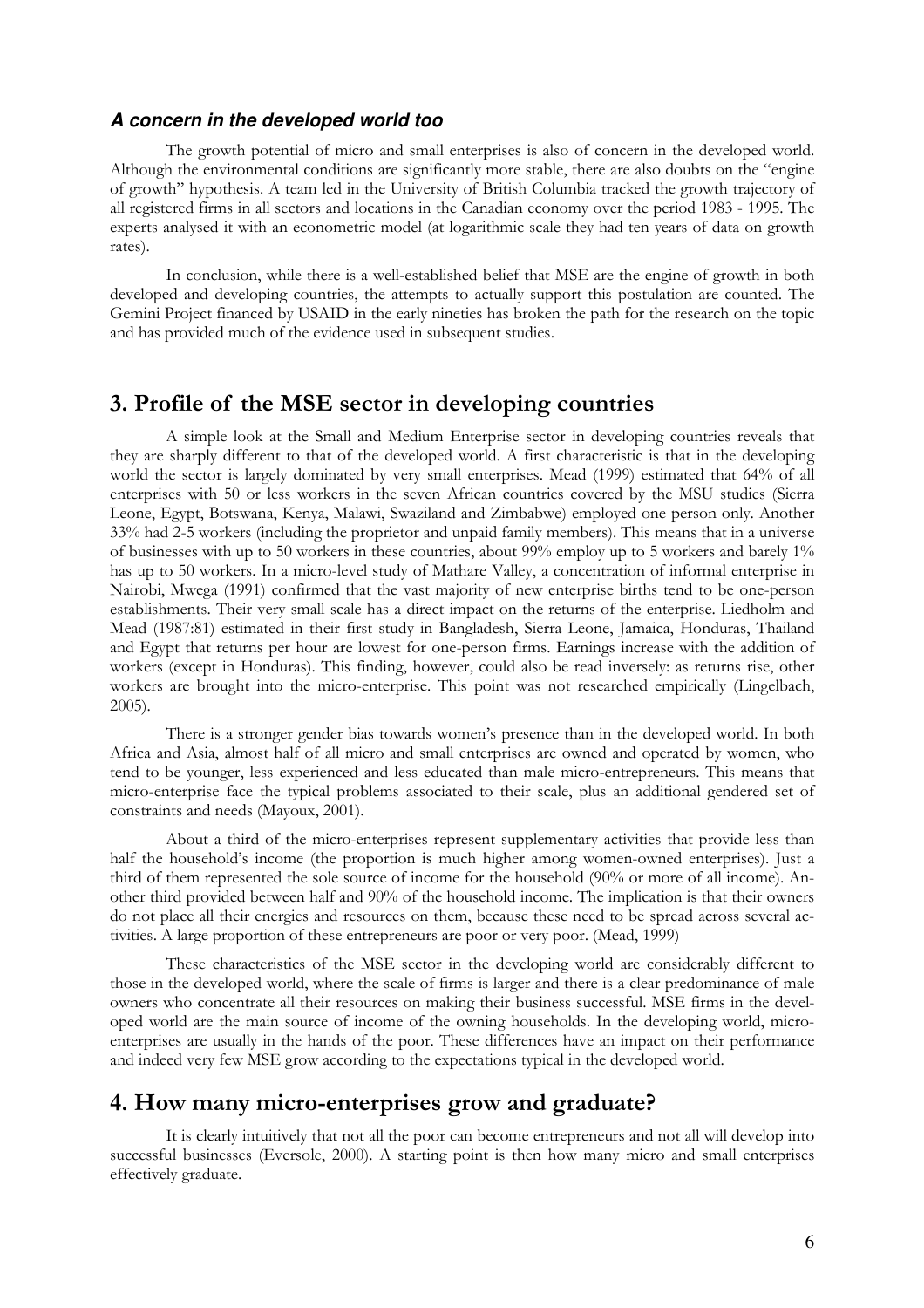Most enterprises that start small subsequently stay small and Mead (1994; 1999) estimated over a time span of at least five years that fewer than 20% of those with four or less workers grew at all in Dominican Republic, Botswana, Malawi, Swaziland, Kenya, and Zimbabwe. A previous study by Liedholm and Mead (1987:67) in Bangladesh, Sierra Leone, Jamaica, Honduras, Thailand and Egypt found that in the segment of enterprises of four or less workers, only 1% graduated to the next size category of more than 10 workers. The result is the same for Botswana, Kenya, Malawi, Swaziland and Zimbabwe: just 1% of the microenterprises that started with 1 to 4 workers employed 10 or more workers in the long run (Mead, 1994).

Other research teams have shown similar findings as the MSU/USAID group and provide further evidence that small enterprises rarely grow. Biggs, Ramachandran and Shah (1999) indicated that less than 10% of firms in the size-class with fewer than 10 workers ever grow to the 10-59 workers' category in the five Sub-Saharan countries where they conducted their research. In the next size-class (10-49 employees), where more firms tend to be formal and entry costs are higher, there was more mobility: 22% of the firms (most with start-up sizes averaging about 40 employees) had been able to grow beyond their size-class since their inception (average firm age in their survey was 12 years).

In turn, a World Bank report (1993) in Ghana, Kenya, Zimbabwe and Cameroon estimated slightly higher rates. It established that over a period of 5-6 years the graduation rate in Ghana was 20% and in Kenya 10%. It also confirmed that micro-enterprises (less that 10 workers) almost never jump two categories to become medium enterprises (more than 50 workers). However, the higher graduation estimated by the WB report may relate to the characteristics of the study, which covered enterprises with up to 49 workers in the manufacturing sector only. Entry costs then are higher than in the trade and services sector, because producing goods entails more planning, larger investments and higher risks. Entrepreneurs in that sector would therefore be more growth-oriented than in the services area.

A recent ILO report on African women entrepreneurs (2004) in Ethiopia, Zambia and Tanzania found that the vast majority of women-owned enterprises start very small and rarely grow beyond five workers, if they grow at all. They generally employ only the owner and very few graduate to the small and medium-sized categories (above 10 workers). Indeed, graduation is quite exceptional for the MSE sector in general, but even more among women-owned enterprises. The larger the size of a firm, the most unlikely it is to find a woman proprietor. In the countries where the research was conducted, it is difficult for women to access the skills and resources necessary to move out of the micro-enterprise scale and beyond the informal economy.

#### **Different estimation method, similar results**

In order to estimate the graduation rates of micro and small enterprises, data collection has to be collected twice. Due to the obvious difficulties of repeating the surveys, several studies follow a different path: asking what percentage of small enterprises existing at the time of the once-and-for-all survey started in the micro-enterprise category. These enterprises are those that could survive their first years in business, called the "reserve" enterprises. Asking these firms only about their graduation history hides the high mortality rate of those that did not make it at all through in their initial years, which generally amounts to 80% of the start-ups. In spite of this limitation, the 'reserve' method is easy and less costly to estimate graduation rates that a two-period survey.

Research conducted in this way confirms that cases of graduation are exceptional. For example, Gichira (1997) shows that in Sierra Leone, Rwanda and Botswana 80% of the small enterprises operating at the time of the survey did not start as micro enterprises at all.

Also following this reserve method, Cotter (1996) contended that graduation rates are close to zero or too low to be affected by policy intervention. After 400 needs-assessment interviews with microenterprise owners, artisans and apprentices in Kenya, the author (1996:52) calculated that only 18 % of the respondents viewed themselves as "real" entrepreneurs, had a relatively successful businesses and were motivated by the prospects of higher profits and expansion (not merely survival). Under the assumption that the firms interviewed represent 20% of the total amount of start-ups, the mentioned 18 % represents 3.6 % of all start-ups. This small number roughly estimates the proportion of firms in the hands of growth-oriented entrepreneurs and is consistent with those of other researchers.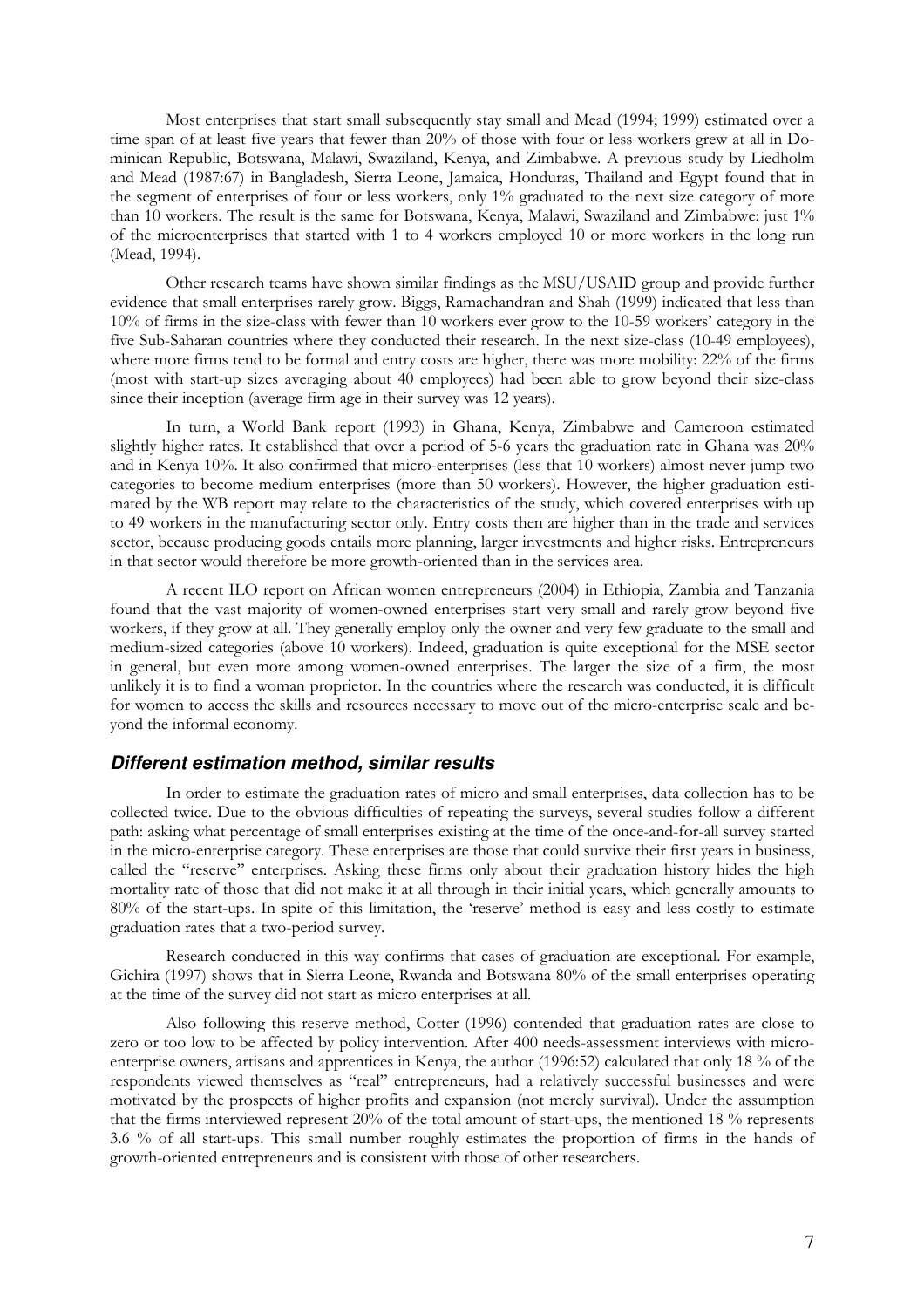#### **Most MSE score poorly on job creation and sustainability**

Data on job creation support the low growth rates of employment. In India, Ghana, Sierra Leone, Turkey, Colombia and the Philippines, employment in firms of less than 50 workers grew at a yearly rate of 1% in the Philippines and 2.5% in Colombia to a maximum of 9.7% in India. This means that an enterprise employing one worker in Colombia, for example, would take an average of 29 years to generate a second job. India fares better and there it would take slightly more than eight years to create a second job.

Dawson (1993) found a similar picture in Ghana, measuring employment of a sample of firms in the micro-enterprise sector in 1975 and in 1989. Over those 14 years, micro firms went from employing an average of 4.3 persons in 1975 to an average of 6.8 persons in 1989, adding just 2.5 jobs in the total period. In comparison, employment in small enterprises (from 10 to 50 workers) went from an average of 20.5 to 26.7 workers over the same period, showing that those who do not start so small grow faster. This author therefore considers that if the policy target is to create employment and promote economic growth, resources are better used by supporting not-so-small enterprises (above 10 workers). In aggregate terms, they have a better chance of achieving a larger impact in opening new jobs.

Data on job creation hide the high birth and death rates of micro and small-scale enterprises. Mead & Liedholm (1998) found that every year the birth of one-worker enterprises amounts to 25% of the existing stock in Botswana, Kenya, Malawi, Swaziland, Zimbabwe and Dominican Republic, while in the 2-9 workers' segment the birth rate is 10.6% and in those with 11-50 workers it is 8% (it is quite natural that one-person enterprises spring easily and regularly because of the lower entry barriers than as larger firms).

Information on business closures is considerably less reliable because it would require surveys to be done at regular intervals to measure how many firms disappear. There was such a return survey done in the Dominican Republic and it was found that one year after the first visit 20% of the firms had disappeared. So all in all, the stock of micro and small-scale enterprises grows little, with a slightly higher amount of births than deaths. In a study in Indonesia, Behrman and Deolalikar (1989) report similar entry and failure rates for the period 1975-85.

The mobility of micro-enterprises in and out of the economy is so large that Biggs (2003) actually researches why micro-enterprises survive at all. He found a high mortality rate in five Sub-Saharan countries, with a maximum mortality rate at the lowest scale. Taking into consideration both births and deaths, the increase in the number of establishments is of just one percentage point per year. Given that sustainability is minimal, the author concludes, a discussion on graduation can become a rather futile exercise.

To sum up, a large proportion of firms appears and disappears every year. Durability is precisely one of the best indicators of the graduation potential of the graduation of a micro-enterprise. On the one hand, survival chances increase as time goes by, so firms that survive the first two years are likelier to survive further on. On the other hand, about 25% of the firms that survived the first year actually increased its number of workers later on.

#### **A similar picture in developed countries**

It is interesting that the poor scores of micro and small-enterprises in terms of growth and job creation in developing countries do not differ substantially from similar studies in developed countries, where economic conditions are more stable. For example, Brander (1998) found that Canadian micro and small enterprises are not growing. On the contrary, the average size of Canadian firms is declining. Even under the relatively stable conditions of a developing country it appears that firm growth is exceptional. Over a ten year period, the author calculated that only 1.7% of the firms that started with less than 10 workers graduated to the next scale level of  $11 - 50$  workers. Of those that started small (11-50 workers) enterprises, 0.02% made it to the medium size category. Birch (1979) poses great emphasis on the fast growing SME and their impact on the economy, but he admits that these are only 3% of the firms (Feindt, 2001)

Entry and exit levels are also similar in developed countries to those in developing countries. In the manufacturing sector in the USA, for example, between 1980 and 1986 new firms entering the economy amounted to 45.8% of the existing stock of 1980. At the end of the period analysed (1986), 38.6% of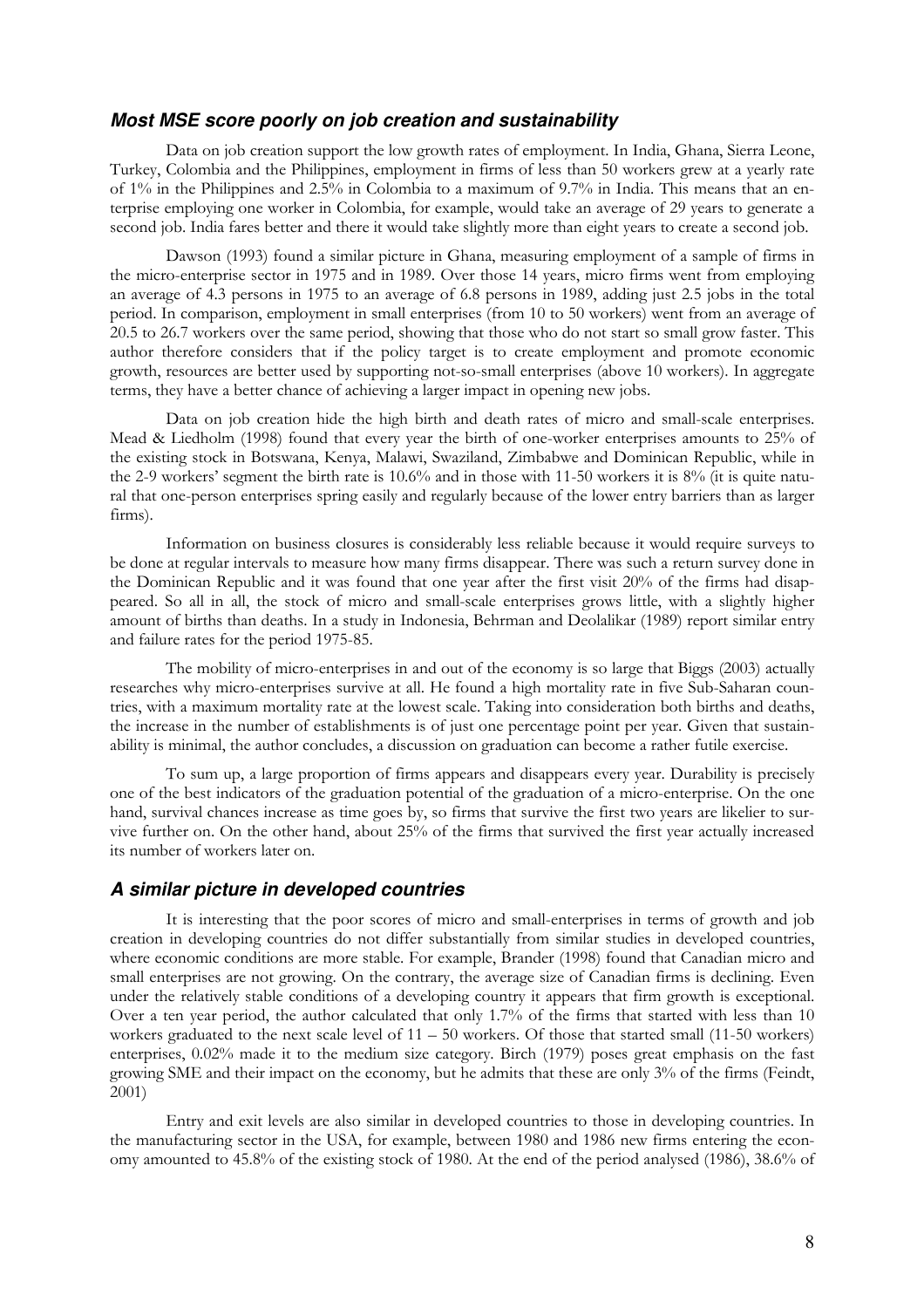them had exited the market. So over a seven year period, the net growth in the sector was a 7.2% net change. European countries show slightly lower net entry rates of about 0.7% per annum. (Beck, 2003)

With an econometric model prepared for the World Bank, Beck et al (2003) used a new database of 76 countries constructed by that institution to study the relationship between the relative size of the SME sector in each country to its GDP economic growth and poverty. They failed to find statistical evidence for the proposition that a large SMEs sector enhances economic growth, measured by per capita GDP growth rates. They actually concluded that a large SME sector is a characteristic of fast growing economies but not a determinant of rapid growth; i.e. there is no causality line. They repeated the exercise to measure the impact of a large SME sector on productivity growth and the data were not conclusive either of a relationship between the two variables. Poverty was measured both with a headcount index and the poverty gap. The authors (2003:4) could not find statistical evidence to show that the growth of the SME sector affects the poorest quintile of the population any differently than the whole of the country's population. The data do not who that growth in the SME sector affects the income of the poorest quintile of society, the percentage of the population living below the poverty line, or the poverty gap when controlling for the level of GDP per capita. In short, the development of the SME sector has no clear positive impact on the income of the poor. The authors repeated the exercise separating developed and developing countries but the conclusions stayed the same. All Beck could conclude with the broad database of the World Bank's was that poorer countries have larger SME sectors and in many cases these grow without increasing the income of the poor. As a result, pro-SME policies are not necessarily pro-poor policies.

The point was also studied by Schreiner (2003) and Edgcomb et al. (1996). They confirmed that large SME sectors are typical of poorer countries. For example, in the USA the micro-enterprise sector (firms of up to 50 workers) is quite small. It employs  $8\%$  to  $20\%$  of the labour force, while in the developing world it represents 60–80% of jobs. Schreiner (2003:1570) explains the difference by the prevalence of alternatives to self-employment –namely wage jobs and public assistance– in developed countries that reduce the pool of entrepreneurs. A public safety net prevents beneficiaries from seeing self-employment as an attractive alternative (it implies a large effort and high risks) while abundant waged employment makes a micro-enterprise look too costly and risky. Schreiner (ibid) reports that the income from a small business is often low because they tend to have low productivity, face high competition in their sectors and may face low demand if they sell products that customers could do for themselves or could do without. In comparison, in developing countries the alternative to micro-enterprises might be starvation, given that waged jobs are scarce and public safety nets poorly developed.

### **Graduation is exceptional**

In spite of the great expectations arisen by the micro and small enterprise sector, such optimism is not supported by the actual facts in either the developed or the developing world. The "engine of growth" hypothesis seems wishful thinking: micro-enterprise graduation is an exception rather than a rule. The main study into the postulation that micro and small businesses enhance economic growth and fight poverty in developing countries has found that over a period of five years most businesses (80 %) do not grow at all. Only 1% of those that start with less than 5 workers grow enough to graduate into the category of 10 or more workers. When the owners are women living in Sub-Saharan Africa, graduation almost never happens. When considering the manufacturing sector only, which normally requires more skills and investment than simple trading of good and services, graduation rates go up to a pale 10% and 20%, depending on the country. In the developing world, the panorama is not more promising and in Canada the graduation rate was estimated at 1.7%. A look at the trajectory of operating firms confirms these data: 80% of the enterprises with 10-49 workers started within than size category. It takes micro-businesses several decades to be able to create a full-time job, even for the most successful ones. All in all, large SME sectors are typical of poor countries, but policies to develop the SME sector further do not necessarily generate economic growth or reduce poverty. In developing countries, a thorough look at the small business sector reveals that in most cases firm owners are poor, cannot find a waged job and cannot rely on any safety net. They start up a business as their last survival resort. The SME sector is therefore far from a 'reserve army of dynamic entrepreneurs' but just a reserve army in which among those that start small less than 20% grow and just 1% - 4% actually graduate to the next size category.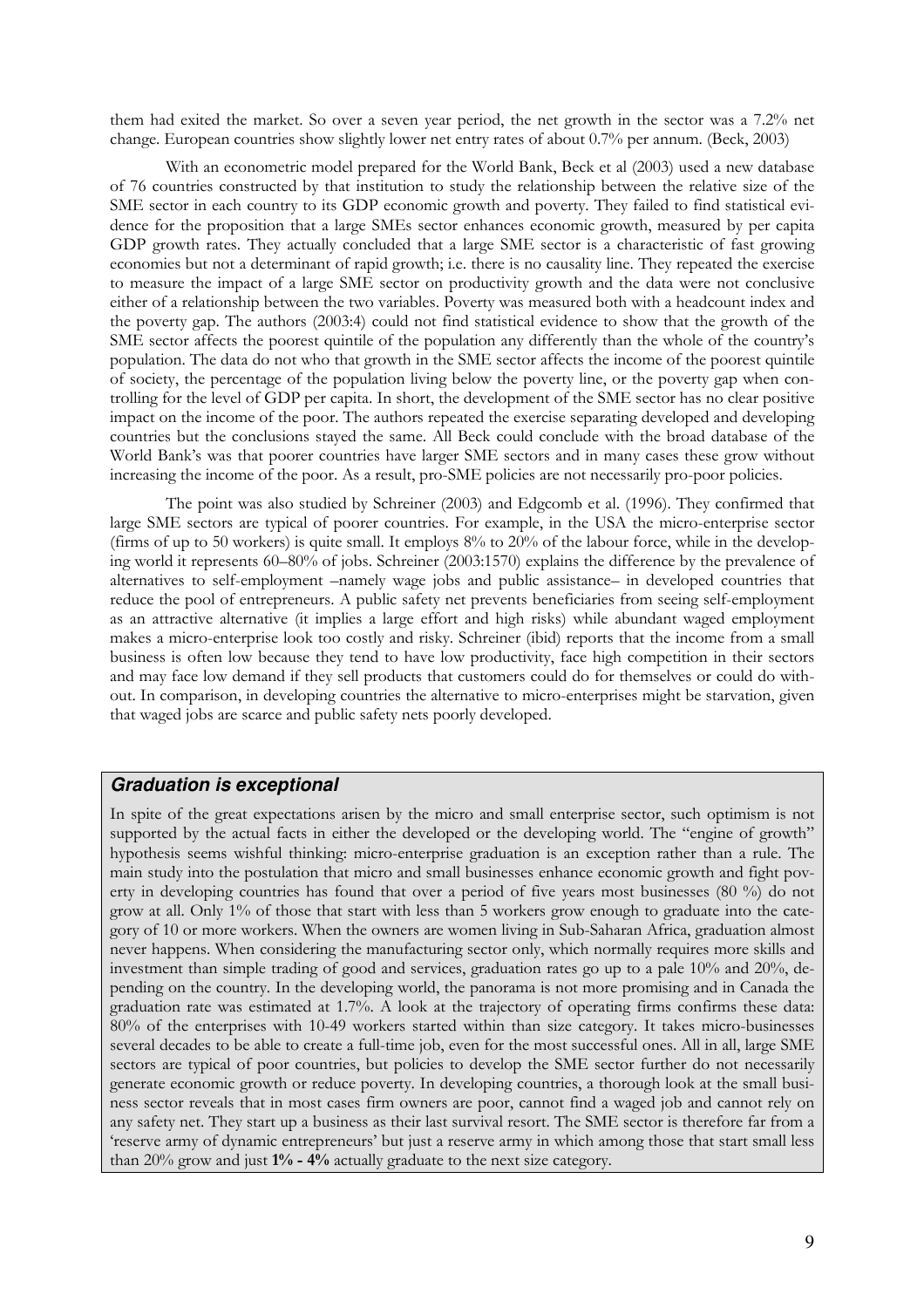# 5. Why don't they grow?

From an aggregate point of view, this paper has shown so far that the graduation of microenterprises is exceptional. It is now time to take a look at the micro level of the firms and scrutinise why most of them never graduate.

#### **Growth is not pursued**

The main reason why micro-enterprises never grow out of their size category is, plain and simply, that their owners do not pursue expansion. Indeed, they do entrepreneurial activities but they do not have an entrepreneurial attitude or goal, at least not in the strict Western sense of the concept. Reynolds et al. (2004) distinguish between necessity and opportunity-based forms of entrepreneurship. Necessity entrepreneurs are forced into new firm creation by unemployment or other economic shocks, while opportunity-based entrepreneurs make an affirmative choice to start a new business, based on the identification of a specific business opportunity.

The poor, on the one hand, do entrepreneurial activities in the sense of raising capital, carrying out investments, and being the full residual claimants for the resulting earnings. This is broadly the case in all developing countries. Banerjee (2007:152) estimated that in Peru 69 % of the households who live under \$2 a day in urban areas operate a nonagricultural business, while in Indonesia, Pakistan, and Nicaragua the incidence is between 47 and 52 %. On the other hand, poor entrepreneurs are far from following learning-led competitiveness strategies and are not driven by entrepreneurial goals. They do entrepreneurial activities among many others. They expect their businesses to be the primary provision of income that can then be invested in other household activities and strategies, such as education for the children and land acquisition. They do not accumulate capital by reinvesting profits, showing a non-entrepreneurial attitude that reduces the chances of expansion (Afenyadu 1999:25).

According to Cotter (1996), most poor entrepreneurs started their businesses as a means of surviving while preserving some human dignity within a hostile environment. Their objective is to feed their families and preserve their precarious, subsistence-level micro-enterprises in the hope that something good will happen to improve their living conditions. Very few realistically expect to be able to reach a significant standard of living by investing their resources consistently in their business. Even when they receive assistance services (credit, bulk purchases, technology, and export promotion schemes), a nonentrepreneurial attitude persists.

Billing, a Business Development Services specialist at DFID in Nairobi, goes further and contends that survivalist micro-enterprises 'are not businesses in the strict sense of the word' (2003:4). He concludes that it is not possible to grow a survivalist enterprise with assistance services. 'It is not worth the effort' (2003:5), he says. Instead, if the goal is to create jobs and increase incomes, he recommends focusing programmes on enterprises with the potential to grow. If programmes are meant to give opportunities and relief to poor communities, then a broader approach involving non-entrepreneurial activity is appropriate. It is important that policies for SME development take account of the often nonentrepreneurial motivations of those they are seeking to target, and include an awareness of the likely impact gender has in shaping such motivations (Afenyadu 1999:46).

The fact that growth is not a priority for the survivalist type of micro-entrepreneurs is related to how the poor generally conceive the world. Their inability to sustain a specified level of well-being leads them to diversify their income sources: no single income is expected to provide an 'escalator of sustained growth of income. So if it fails, it would have only a limited, manageable impact on the total household income. As posed by Wright (1999:40), 'the poor are too smart or too risk-averse to put all their eggs in one basket and invest exclusively in one activity or enterprise'. Banerjee (2007:152) reports that around 20% of the households in India who had a microenterprise had a second and even third source of income. The percentages rise to 47% in Cote d'Ivoire and Indonesia, 36% in Pakistan, 20.5 % in Peru and 24 % in Mexico. In eight districts in West Bengal, Banerjee (2006) observed that the median family in a survey had three working members and seven occupations.

The specialisation necessary to develop a larger-scale micro-enterprise (and the exposure that comes from it) is not what the poor are looking for, however profitable such a mono-focused microenterprise may be in a certain year. They are not confident that the level of profitability can be sustained in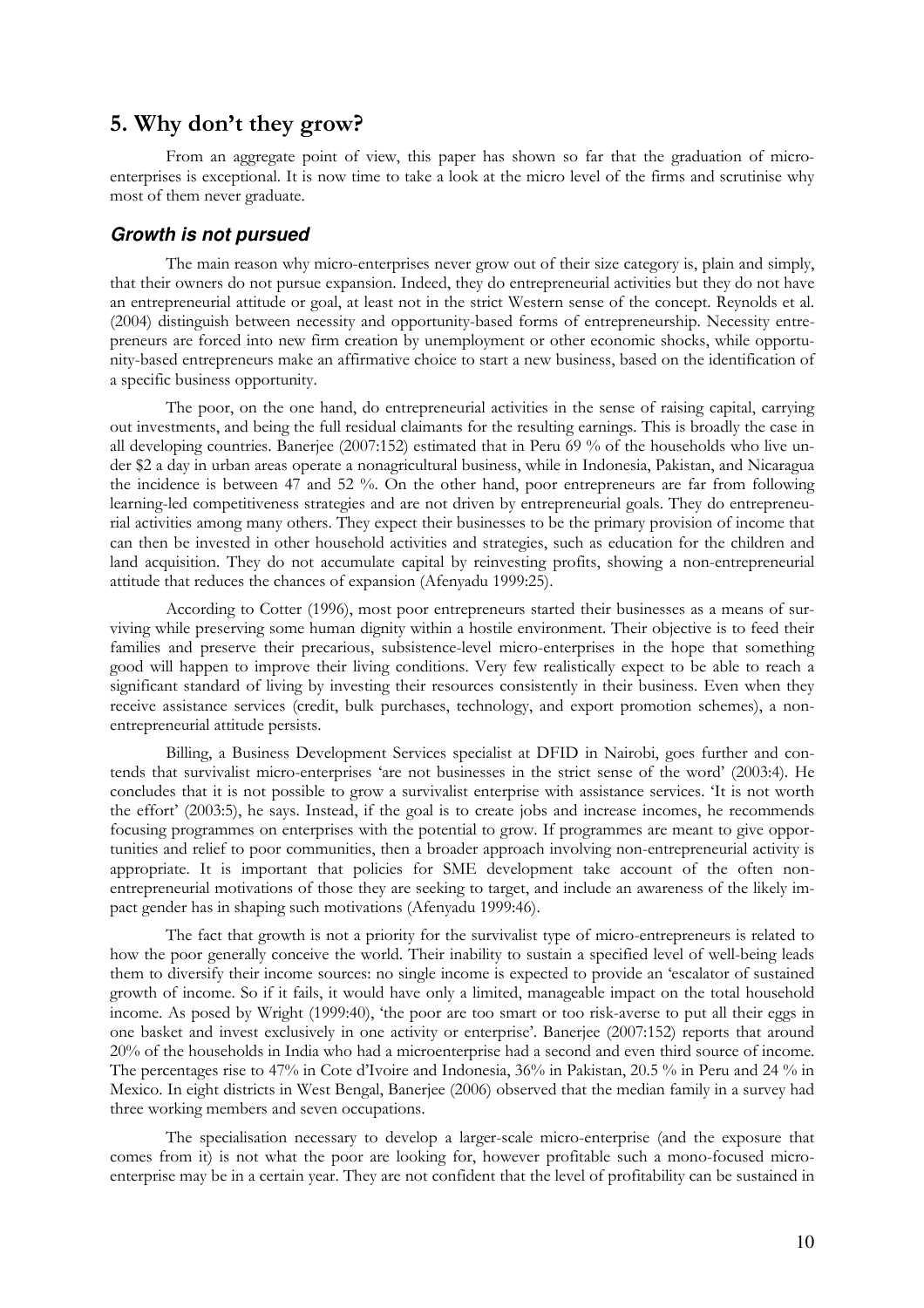a second year, so they still prefer to keep other sources of income at hand. Poor families do seek out economic opportunities, but they tend not to become too specialized.

The diversification of sources of income is pursued at a certain point of time and through the year, particularly true in rural areas where the poor are engaged in different kinds of work through the year. Liedholm and Mead (1987:28) found that owners work in their micro-enterprises only part of the time. The micro-enterprise employs 90% of the non-idle time of workers in Jamaica, down to 33% of the available working hours in rural Honduras. The seasonality of micro-enterprises is an aspect not covered further in the literature but it appears that farming and micro-enterprises complement each other across the year only in some countries. In later studies in Africa alone, Mead (1999) was found that 80% were active for at least 11 months a year, 24 days a month.

What they look for when they enter the market is not growth. This is one of the main explanations why micro-enterprises do not expand: their owners are not interested. Philips et al. (2007:797) found in Zambia that as much as half of the enterprise owners saw their business as a survival effort and did not show any entrepreneurial capabilities (e.g. risk taking or plans for expansion). In turn, another 30% saw their micro-enterprise as a temporary activity while a market gap existed or until they could find (waged) work. They had expectations of growth, but these are more a wish or hope than a realistic plan (ibid, 800). The distinction between doing entrepreneurial activities and having an entrepreneurial attitude comes again to the fore. Philips (2007) found that barely 21% of the study sample showed basic entrepreneurial motivation or disposition, had an expansion plan, and accessed market information from tested sources.

Some authors have criticized this dichotomy between so called low growth and high growth enterprise models (Marcucci, 2003; Karim, 2003). They assert that it tends to reflect a Western prejudice: the assumption that economic rationality and profit orientation are the objectives to which all enterprises should lean. It entails, they say, a gender blind view of entrepreneurial activities. Successful enterprises (those that grow) just create more work for women, who are already busy balancing their productive and reproductive roles. This is not necessarily what they need or want, once the major consumption needs of the household have been met. "Poor women prefer to expand only to the limits of their own labour and management capabilities", contends a report of the Financing Women's Enterprises Project. While this may not be economically rational, it makes a lot of sense in the context of the women entrepreneurs themselves (Marcucci, 2001)

Downing (1990) thus proposed a framework to differentiate between three types of entrepreneurial attitudes. The first kind are the strictly survival entrepreneurs, men and women who are very poor, mostly involved in agriculture and with limited non-farming activities. The second group is composed of men and women who seek security: they normally have moved from the previous category by virtue of their activities into non-farming work and run a micro-enterprise along their farm to diversify their income sources. Both of them are survival oriented, but the second group also seeks to stabilize income. The third group are the growth-oriented entrepreneurs, mainly men, who specialise on a single firm, may use hired labour and seek external sources of capital. Downing, within USAID, considers that lack of interest in business growth may owe more to a lack of opportunities than to the intrinsic absence of a desire to grow.

#### **Use of income versus accumulation**

One of the main characteristics of an entrepreneurial attitude is the inclination towards saving, reinvestment of profits and accumulation, as described by Max Weber in his account of the Protestant ethic. If the disposition towards accumulation is an essential property of entrepreneurs, then survivalist entrepreneurs hardly qualify as such.

First of all, it has to be considered that they barely have an income to satisfy the needs of the household, let alone reinvest profits in the business. Oketch & Otieno (1999) studied in Kenya what micro-entrepreneurs did with the income: 54% was used in the household, 23% was reinvested to keep the enterprise going (including replacement of inputs), 12% paid school fees, 6% was invested in agricultural activities and 6% was given other uses. King (1999) also found evidence that only a small fraction of the profits are reinvested into the firms.

Estimating earnings is evidently a very difficult task, but was attempted in Kenya by the GEMINI/USAID team (Daniels and Mead, 1998). They found that earnings were very low. For two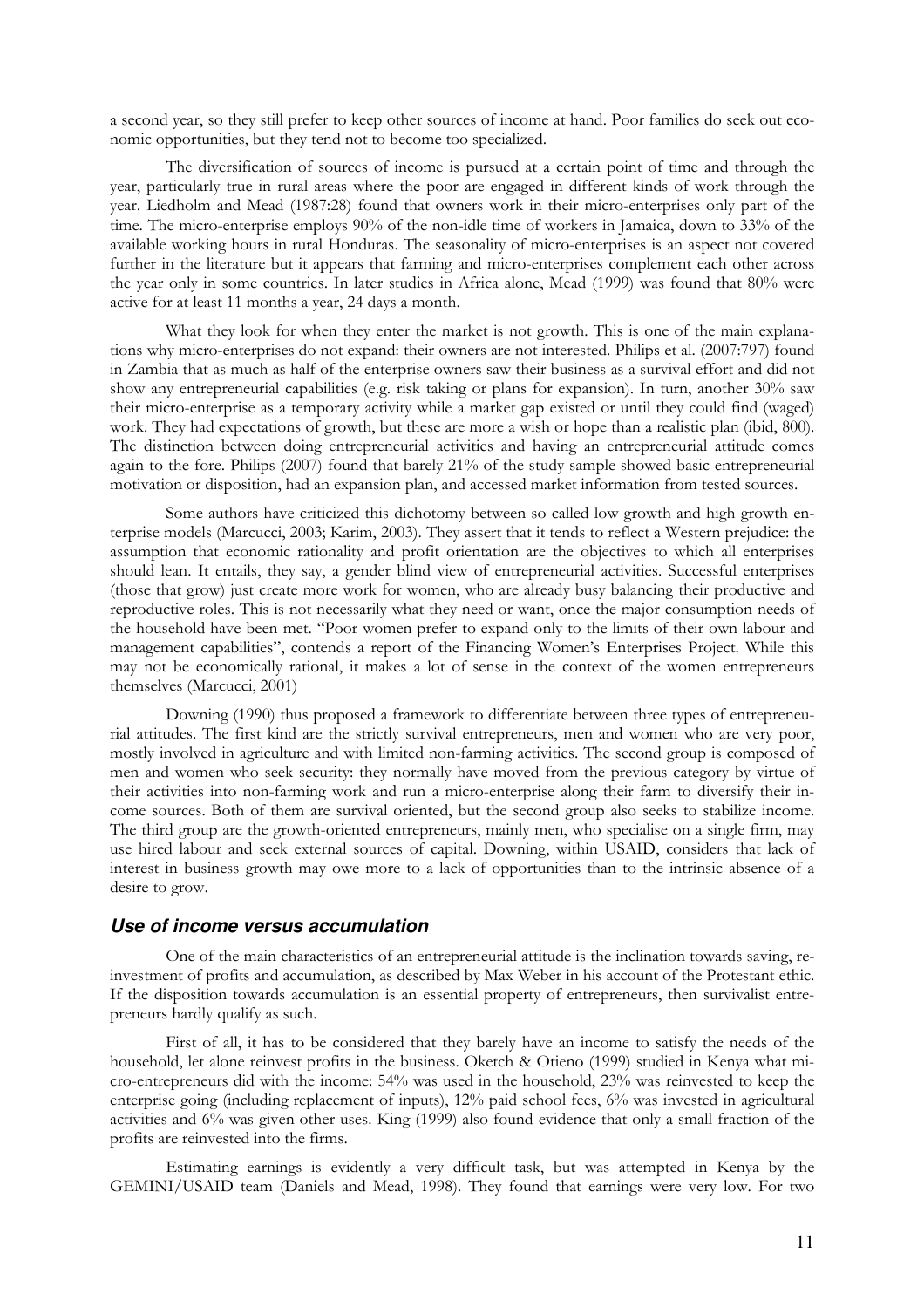thirds of the firms surveyed, earnings were even below the minimum subsistence wage set by the government for unskilled workers, which is considered too low for a family to satisfy even its basic needs. Entrepreneurs kept their business open, nevertheless, because half of them had this business as a complementary source of income that provided less than half of the household needs. There were 10% of them, however, who had their business as sole source of income and another quarter who got half of their income from it. Micro- enterprises earn very low returns but for their owners it is a vital source of income. Though it supplies an income that keeps them very poor, they kept running their business in absence of other options.

Without accumulation, technical innovation is minimal. Survivalist entrepreneurs have neither the time nor the resources to innovate. They tend to operate in closed and in-ward looking environments. Most of the skills are passed down from generation to generation, with training largely based on imitation rather than the capacity to innovate (Dawson, 1997:17). In turn, innovation often requires resources, as well as technology transfers, and these are rarely available.

The low returns of their firms combine with a non-entrepreneurial attitude in the failure to accumulate capital. Cotter points out (1996) that such entrepreneurs realistically ask themselves: 'why spend money to buy more supplies with which to produce more products to sell to poor people shopping in markets already saturated with cheap goods, when your customers won't pay higher prices so you can't recoup your product improvement investment?'. This makes it clearly impossible to reinvest any profits or sustain a credit to increase profits.

#### **Poor market positioning**

One of the main success factors of a firm, at least in the Western conceptualisation of entrepreneurship, is its market positioning. The economies of developing countries are usually unstable and unpredictable, making it difficult for entrepreneurs to develop a business. In the case of the survivalist micro-enterprises, market positioning is problematic also beyond the characteristics of the market itself.

The products of survival entrepreneurs are regularly of low-quality and supply the survival needs of low income customers whose buying power is limited to the lowest priced locally made products (or cheap imports). The markets they serve are already saturated with these products, so new stat-ups further drives prices down and make profits illusory. They normally serve clients in their immediate surroundings, which are just as poor as themselves, so the chances of extracting a viable profit from such a business are very low (Phillips et al., 2007:800). At the same time, they are often too poor to move elsewhere.

The problem of access to profitable markets was regarded as the top obstacle to growth in most of the countries where the GEMINI group carried out its fieldwork (Mead, 1999:67). Survivalist entrepreneurs complained that their demand was very low. They did realise they were selling a limited range of products in restricted and saturated markets. While most of them knew that their customers were no better-off than themselves, there was little they could do to remedy the situation. If they sought to increase production, they found it difficult to sell the extra output. They took this as problems of market access.

The bad choice of market positioning has to do with how they decide what business to start. In their study in Zambia, Phillips et al. (2007) found that as much as 50% of the entrepreneurs thought there was a market opportunity to develop a business because they saw others in that activity. Another reading of this decision is that the poor prefer to stick to known activities which themselves or others have already tested. It is a choice explained by their risk aversion, which is stronger than their appetite for higher returns (and consequent higher risks). Instead of trying something new and potentially more profitable, they prefer to stick to the old formulas followed by their neighbours. That is, they read market saturation as a signal that a certain sector is profitable, which further depresses prices and profits.

The choice of activity or market positioning is also related to the skills and resources at hand. Marcucci (2001) found that in Bangladesh, the Philippines and Tunisia, found a high proportion of them had no work experience doing anything different. Especially among the women, many had no previous employment experience at all. The proportion of women with no previous employment experience ranged from 28 % in the Philippines to a high of 53 % of the women entrepreneurs in Bangladesh. This is explained by the social barriers that continue to limit women's work outside of the home. In Bangladesh, men had worked in a similar business for an average of 4.94 years, while the average for women was only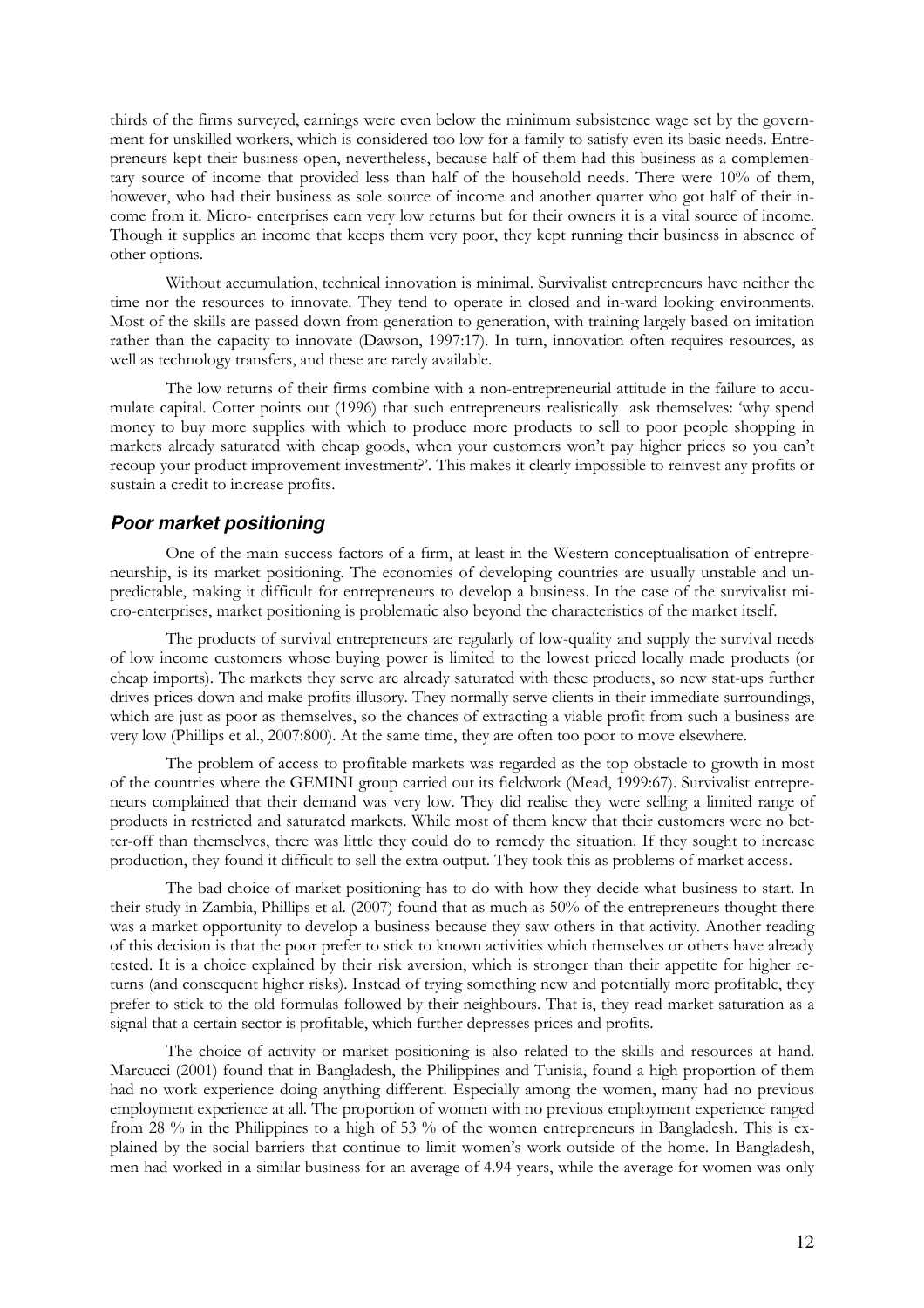0.85 years. In the Philippines, almost one-third (30.4%) of the men entrepreneurs had work experience in the same or similar sector, compared to 18 % of the women (Marcucci, 2001).

Survivalist micro-enterprises are found in segments of the market characterised by low barriers to entry, market saturation, price rather than quality-driven purchases and a low skill component. These are often are trade-based or in more technologically traditional areas. Entry is motivated by desperation and an inability to access or maintain wage employment than by a desire for entrepreneurship (Oketch & Otieno 1999; Rogerson 1998). In turn, this enhances high death rates of enterprises, given that higher success rates are more likely among those who actively seek self-employment rather than those who experience "enforced entrepreneurship" (Rogerson 1999). The group of survivalists has an "impermanent portfolio of activities" (Buckley 1997), responding to market changes by shifting to new areas with low barriers of entry.

Given the opaque market positioning of survivalist entrepreneurs, Downing (2003) recommends interventions to move away from saturated market enterprises with low profit levels and focus on sectors with 'an extractable margin' that would allow firms to grow.

#### **Lack of basic assistance services**

There is a consensus in the developed world that one of the main constraints facing entrepreneurs is access to credit, above other assistance services. This is more acute in developing countries and has a deeper impact. Goedhuys (2002) showed econometrically that restrained access to inputs, among which the author includes credit, results in a bi-modal firm size distribution in Côte d'Ivoire – the "missing middle" – with small firms growing less and large firms were growing faster than in developed economies.

In the developing world, credit to start a micro-business is rare. Liedholm and Mead (1987) provided evidence that in the six countries they reviewed (Sierra Leone, Egypt, Bangladesh, Thailand, Jamaica and Honduras) less than 1% of the initial funds came from sources external to the household. However, their research was carried out around 1980, when micro-credit schemes were still scarce.

Current research would probably show higher percentages. The awareness of the problem of access of small firms to micro-credit has given rise to a booming micro-credit industry, mostly following the Yunus method of the Grameen Bank. These programmes are present in many developing countries and have improved the access to small loans for micro-entrepreneurs. However, there are some doubts by now on the effectiveness of these programmes to get survivalist micro-entrepreneurs out of poverty (Mosley and Hulme, 1998). Dawson (1997:16) has found that micro-credit leads enterprises to a one-time progress and then stagnates. USAID reviewed 32 evaluation reports and also found that micro-credit rarely allowed beneficiaries to sustain the growth of their firms (Sebstad, 1996). There is no sustained accumulation process based on improved productivity and capacity, as later confirmed by other authors (Fisher and Sriram, 2002:75).

As a consequence, many of these targeted households create a complementary source of income but do not rise above poverty. A recent ILO study shows an evaluation of 140 credit-based selfemployment programmes undertaken by both government agencies and NGOs in Bangladesh (Karim, 2001). It concluded that these special employment creation schemes (SECS) achieved some improvement in income and living standards among targeted households, but many of these families remain below the poverty line threshold. A random survey of 17 villages (out of 62 project villages) revealed that only 3% of the improvement resulted from SECS activities, the bulk of the change being explained by good harvests and similar favourable –but unpredictable- factors (Karim, 2001).

There is also a serious questioning of the effectiveness of providing micro-credit without further assistance to develop entrepreneurial capacities. Bates (1997:4) claims that ''no serious studies have demonstrated that small amounts of debt can overcome human-capital deficiencies that otherwise minimize chances for business success.'' Indeed, micro-credit does not tackle the myriad of non-financial restrictions faced by small businesses. As pointed out by Schreiner (2003:1574) this is perhaps because it is more difficult to impart skills and entrepreneurial spirits than to make loans. Micro-credit hardly enhances technical innovation, improvement in the suppliers of inputs, or identification of new markets. For noneconomic reasons, programmes often target women through group lending or group-based collateral arrangements, which especially do not suit entrepreneurs that are growth-oriented (Richardson, 2004).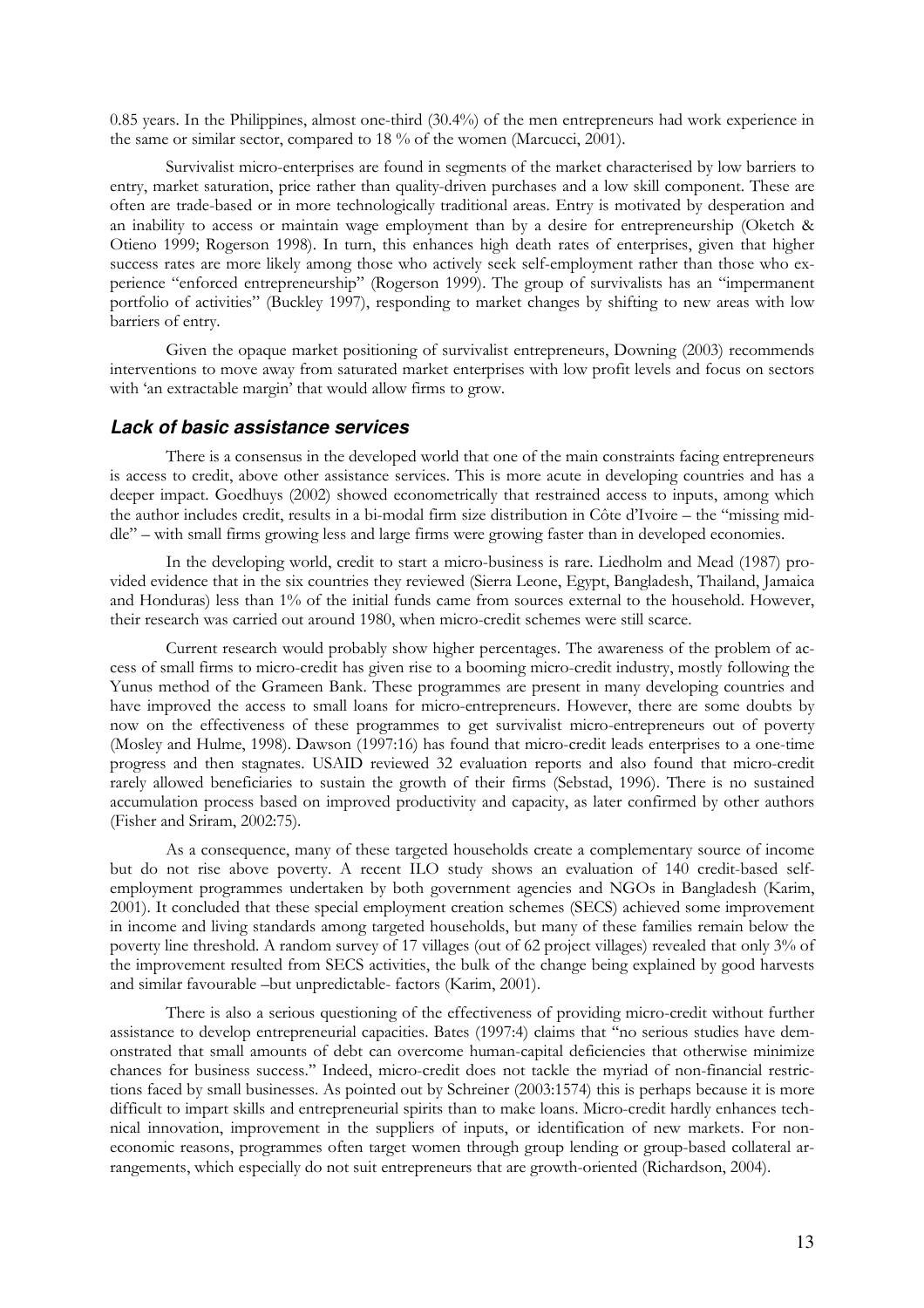An alternative is to provide Business Development Services (BDS). It is apparently more effective to develop entrepreneurial attitudes and achieve growing businesses, but this is mainly among the not so small enterprises. USAID reviewed 27 evaluations of projects funded by USAID, DFID, the World Bank/IFC and the IDB/MIF in Africa, Asia, Middle East, North Africa, Latin America, the Caribbean, and Transition Countries (Zandniapour et al, 2004). The evaluation found that BDS programmes helped enterprises to increase their sales, revenues or profits in 8% to 81% of the participating businesses. In terms of the increase in gross or net income, findings reported in different studies range from 8% to 73%. However, small firms (10 to 45 workers) gain more in terms of increase in sales, profits or income than micro-enterprises (1 to 9 workers). In the same way, the effects seem lower among larger businesses (50 or more workers), which attribute increases in sales to external factors such as market conditions, new technologies, etc.

Other programmes have tried to combine loans with BDS training. Again the experience is mixed. Schreiner (2003) emphasised that micro-enterprise programs that mixed loans and training had encountered the problem that good teachers were not always good lenders and vice versa. Borrowers were confused when training was a gift but cash was asked for a loan. Furthermore, some participants felt it was unfair to blame defaulters whose ventures failed in spite of receiving training. Helms (1998) thus advices that programmes should build a firewall between their lending and training activities. This would improve transparency and sharpen incentives to decrease costs and to increase value.

An additional problem is the gender blindness of some assistance programmes. For example, an ILO (2004) report in Africa found that training for micro-entrepreneurs was normally class-room based, concentrated in week-long sessions, focused in urban locations, lacking follow-up advisory support services, and given by male trainers. Women often could not travel to training sessions, nor be away from their families and enterprises for several days, and their husbands objected to training offered by men.

#### **Introducing a gender perspective**

The conception of their enterprises as a complementary source of income, done near their homes, with minimal skills and equipment is often explained by gender factors. For example, entrepreneurs do not move to more promising locations because they are women that cannot go too far from the homes.

The fact that they are women affects their performance, goals and prospects as entrepreneurs. As suggested by Eigen (1992:5), the stagnation of survivalist enterprises has a gender bias because of the double role of women. Women in the developing world perform a wide variety of activities and face a long list of obstacles; women can hardly work on the expansion of their enterprises when they become pregnant every year or are overworked in the household, uneducated and unexposed to markets. In Bangladesh, the Philippines, Tunisia and Zimbabwe, Marcucci (2001: 57) found that two thirds of the entrepreneurs are women who also bare the burden of the housework.

|                 | Women $(\% )$ | Men $(\%)$ |
|-----------------|---------------|------------|
| Bangladesh      |               |            |
| The Philippines |               |            |
| Tunisia         |               |            |
| Zimbabwe        |               |            |

Percentage of women and men entrepreneurs carrying out housework

(Marcucci 2001: 57)

Women entrepreneurs in each country face a number of similar and serious barriers. The majority of women who own micro-enterprises live in rural areas with limited access to markets, credit, information, training, business development services, technology, business networks and proper business premises. Most operate below the micro-finance ceiling. Very few grow to be a small business, and even fewer to become medium or large scale enterprises. In turn, women have less access to education and skills training, are sometimes restricted from holding title to property (which impacts on their ability to borrow from banks without the consent of their husbands), and are restricted in their mobility due to child-care and household responsibilities, as well as the practice of having to gain permission from their husbands to travel. In some cases, women are constrained from networking with men in a business environment and this seriously impedes their ability to access information, markets and business services. Even in cases where gender equality policies exist, enforcement of these policies is weak and cultural practices prevail.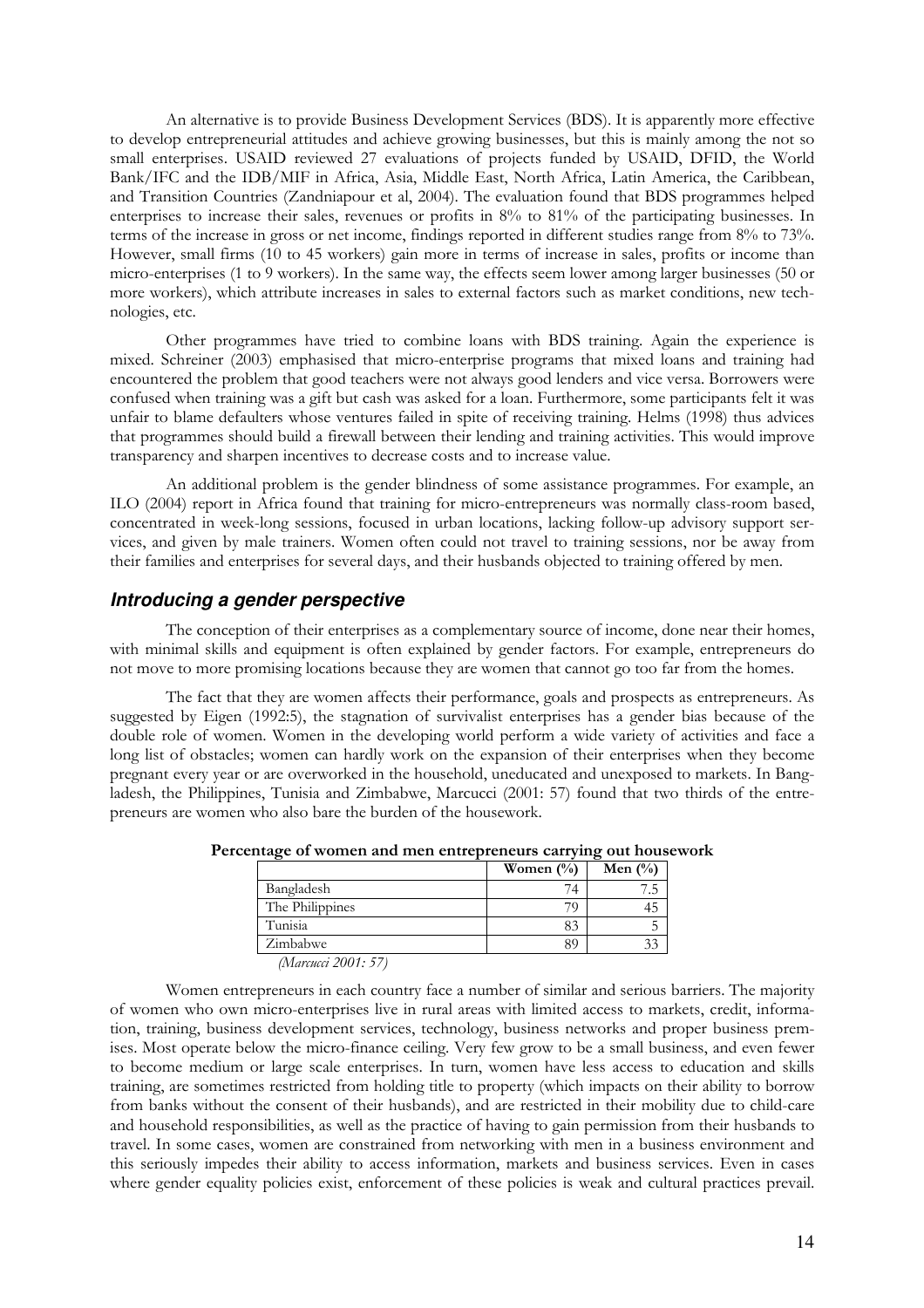The most serious barriers to the growth of women's enterprises in Ethiopia, Kenya and Tanzania are gender-based inequalities in the systems associated with the legal, matrimonial, and cultural institutions, coupled with the prevailing stereotypical images of the "African woman entrepreneur", according to the ILO Going for Growth project report (ILO, 2004).

In a study in Bangladesh, the Philippines, Zimbabwe and Tunisia, Marcucci (2001) reports that women's enterprises tend to be younger and smaller in terms of workers employed and in terms of the presence and value of fixed assets. Women tend to rely more on unpaid family workers and to use less modern technology. Women's enterprises tend to be concentrated in low investment, less profitable subsectors which build on their traditional skills. Instead, men tend to be concentrated in more economically dynamic sub- sectors. Women register their enterprises less frequently than men and often operate within the home. All of these characteristics add up to less dynamic businesses which are often not clearly differentiated from the household.

In fact, most women have a micro-enterprise because they are responsible for the food security in their households and not as a result from entrepreneurial capabilities or even a personal choice (von Massow, 1999:96). They thus struggle to make a profit, lacking the skills and education to find a niche market or simply make adequate bookkeeping. The expression 'invisible entrepreneurs' is sometimes used to address survival businesses owned by women.

There are some gender-specific distinctions in the motivations behind women and men's decisions to launch enterprises. Mayoux (1995) contends that women more often than men are pushed by severe economic contexts to look for ways to supplement family income. Given the barriers to women's entrance in the formal sector and the time constraints stemming from their domestic responsibilities, many women start a business that they can run from the home using their traditional skills. Therefore, their venturing into the MSE sector may be less a conscious choice and rather a "desperate attempt by women with few alternatives" (Mayoux, 1995:4). Men, on the other hand, are seen as responding to the attractive characteristics of self-employment such as increased earnings, independence and the opportunity to directly benefit from one's own work. In Bangladesh, when asked why they selected the enterprise idea, the majority of women and men entrepreneurs responded that it was due to a natural inclination. The second main reason cited was the urging of their parents or spouse (20% of the women and 28% of the men). Men declared that a potential profit (18% men compared to 11 % of the women) was a relevant motivation, while women also cited that it allows more time for family life (13% of women against 2% for men). In the Philippines, Illo (2005) related the choice of the activities of men and women was mainly explained for the latter by the closeness to the home or mobility necessary to do them.

These factor all lead women to view their micro-enterprises as a complementary income to their households' livelihood; they do not see them as the main support or do not fully appreciate their relevance for the security of the household. Doing micro-enterprise activities are a gendered choice, mainly because of the closeness of firm and household. The borders between one and the other are blurred and it is often impossible to differentiate one from the other (Illo, 2005). In Africa, women tend to concentrate as owners of micro-enterprises in gendered activities like trading, food processing, textile and clothing, and provide services for businesses (Richardson, 2004). This runs somehow contrary to the empowerment of women that promoting micro-enterprises is often expected to achieve: they endorse gender inequalities, rather than fight against them.

All in all, enterprise graduation needs to be analysed with a gender perspective (Downing, 1991). It is no coincidence that almost all those who graduate are men. A final point is that women entrepreneurs also keep their survivalist businesses for non-financial reasons, like the opportunity to have an activity out of the home and accept it as long as they can cover some basic needs with the income they make there, as was found by Catherine (1998) in Cameroon.

#### **Entrepreneurial activity by non-entrepreneurs**

In a nutshell, survivalist micro-enterprises in the developing world do not really fit into the Western conception of how they are expected to do business. In the survivalist micro-enterprise way of doing business, firms do not grow and very exceptionally graduate to the next size category. There is a distinction between doing entrepreneurial activities and having entrepreneurial attitudes. The former refers to what micro-enterprise owners actually do: just as in the developed world, these entrepreneurs raise capital,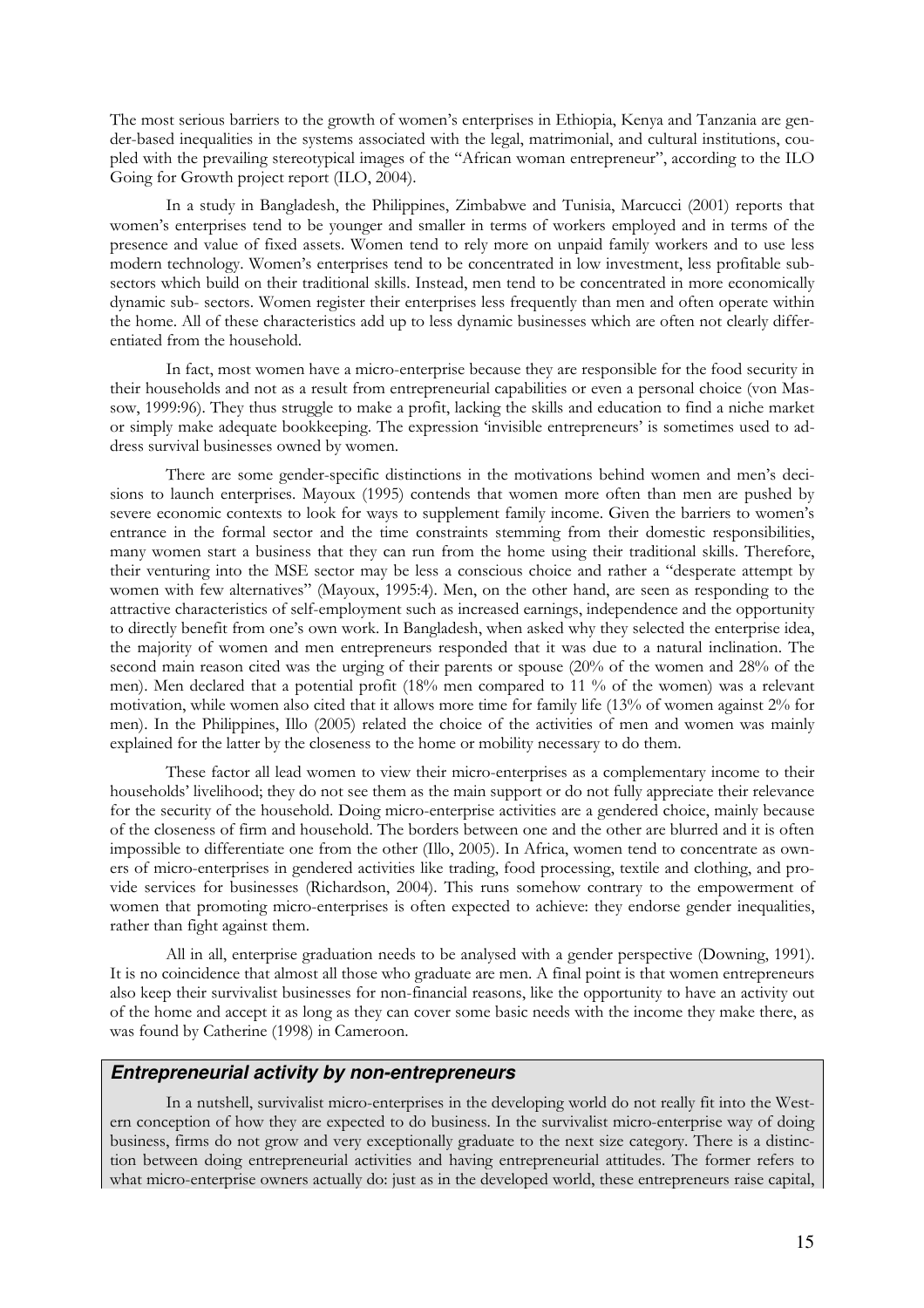carry out investments, develop a product and claim resulting earnings. But holding an entrepreneurial attitude goes beyond what they do and this is where micro-enterprises in the developed and developing world differ. Survivalist micro-entrepreneurs in the developing world are not appealed by saving (and reinvest) as much as possible of their profits to accumulate capital. Most of the time they cannot do it because the revenues are too small, but even when they can they would rather pay for other necessities of the household. The micro-business is seen as a complementary source of income and, as such, accumulation to make the firm grow is not a priority. Security (stabilisation of income) is perceived as the critical raison d'entre of the enterprise, in contrast to growth or graduation. Owners see it as a complementary source of income and invest only a portion of their resources and energies in it.

The poor do not put all the eggs in one basket because they do not believe that any basket is reliable enough to deserve all the eggs. An additional impact of the risk-adversity of the poor is that they understand the positioning of competitors in the market as a sign of the potential profits of that activity. The poor normally do not have the time, resources, education, let alone the motivation, to search for more profitable businesses. The reasons are partly linked to the gender bias affecting most of the microenterprises: women owners cannot go too far from their homes and cannot dedicate to the firm full-time to a business that is in fact a complementary source of income for the household.

# 6. Who graduates?

Graduation of micro and small enterprises is exceptional, as stated so far, but it still possible and happens for a small portion of firms. A pattern of who is more likely to graduate needs to be identified in order to support perhaps increase the proportion of businesses that grow. In line with the previous section, the areas that will be analysed are market position, accumulation capacity, job creation and entrepreneurial attitude. Liedholm and Mead (1999) identify four types of entrepreneurial firms in developing countries: newly established, established by not growing, established but growing slowly, and graduates to a larger size. The last group is of particular interest for their impact on the economy.

### **Market positioning**

Enterprise growth dynamics are closely connected to the general market conditions of the country. The labour force engaged in the sector in many parts of Africa appears to grow when the economy as a whole is depressed. It seems that lower level activities, concentrated in "family enterprises", home-based working and street vending are anti-cyclical and increase when economic growth is slowing down. Conversely, the more successful segment with permanent employees is pro-cyclical, growing when the overall economy grows as the result of new market opportunities (Charmes 1999:79). This relationship, as well as the enabling environment that supports or hinders enterprise growth, are beyond the scope of the present report.

Mead & Liedholm (1998) were unable to identify the 'high' and 'low' growth sectors as aggregates. There was much heterogeneity in earnings, both within the same scale category as within the economic sector. In their first study in Sierra Leone, Bangladesh, Jamaica, Honduras, Thailand and Egypt, the authors (1987:89) observed that firms that graduate into larger scale categories used hired workers, operated in workshops away from the home, were located in larger localities, and were involved in product lines with good economic prospects such as tiles, furniture and repair activities, as opposed to handicrafts, mats, baskets and garments.

However, as a general rule, manufacturing concerns and enterprises in the service sector were less likely to close than those in the retail or wholesale sector. Another key determinant of survival was location with home-based enterprises exhibiting higher hazards and greater closure rates than enterprises which were located in commercial districts. Accordingly, proximity to growing markets appears to be a significant determinant of an enterprise's survival prospects (McPherson, 1995).

There were also specific niches in which micro-enterprises tend to grow, including fashion and design in Ghana, machine tools in Kenya and African clothing in South Africa (King 1999; Afenyadu 1998b; Rogerson 1998). In these niches, entrepreneurs were able to take advantage of higher levels of education and training. A respondent characterised himself and others with better education and training and a primary focus on profit and enterprise development as "jua kali with a professional approach". (Afenyadu 1999:46)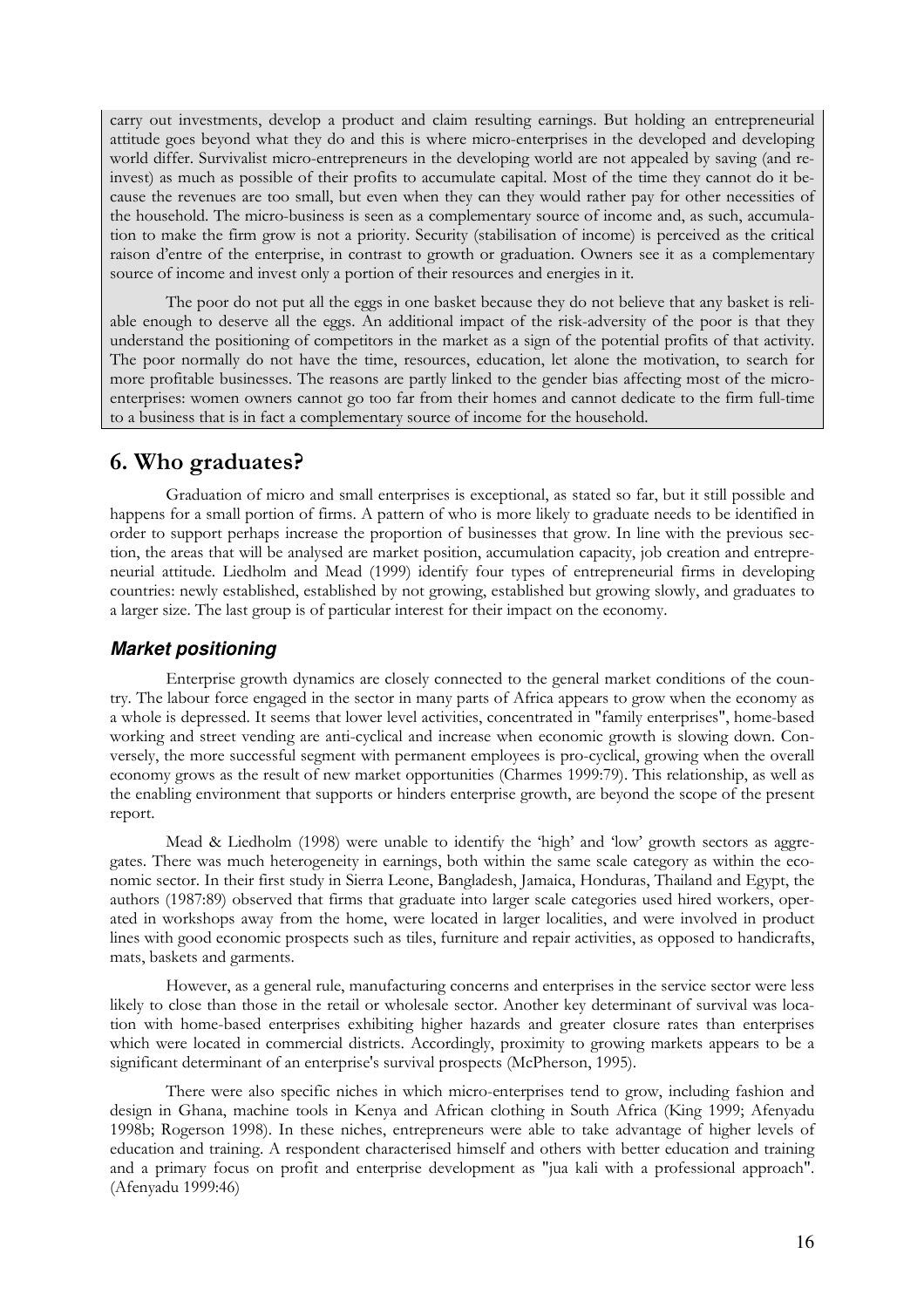The search for a niche market is one of the critical traits indicating graduation potential. It includes a variety of forms, finding a favourable location to other marketing arrangements like entering the supplier network of a larger enterprise (Mead, 1999). In some cases (mainly urban and male), entrepreneurs are able to enter export markets through these business networks or by participating in collective schemes like alternative trade channels.

Besides the sector, there are other characteristics of market positioning that support growth (Illo, 2005). Firstly, micro-enterprises have better chances of graduation when they are subcontracted regularly by a larger, stable firm. About a third of the micro-enterprises that show any growth in sales have contracts with larger firms (e.g. in the garment sector). Although some are paid very little, the flow of income is stable and allows households to allocate their scarce resources better. Secondly, prospects of graduation improve among those enterprises that participate in SME programmes of skills development and marketing. Thirdly, chances to grow are higher among those that improve their access to raw materials and services, either through cooperation with other entrepreneurs or by the provision by local government and civil society organisations of basic services.

#### **Accumulation and growth trajectory**

Survivalist micro-enterprises barely make enough profits to support their owners, let alone create a margin to re-invest and accumulate capital. It is precisely the capacity to accumulate on which groworiented businesses mark an important difference. Mead & Liedholm (1998) found that this group of micro-enterprises grows very fast, pushed by substantially higher profits than the typical survivalist firms. In the Kenya income study (Mead, 1999), for example, their earnings of growth-potential microentrepreneurs were at least twice the minimum unskilled wage in the country and twice the average of the micro-enterprises surveyed in the same size category. So a basic starting point to estimate growth potential is to look at the income of the firm, distinguishing those that would be able to accumulate from those that would not. Also important is the fact that 'signs' of graduation potential are observed within the first two years of existence of the firm.

Those firms that grow, however, may follow a different trajectory than the typical one in the Western conception. A study in Africa revealed that growth in the private sector is primarily achieved through the creation of new enterprises rather than the expansion of the existing ones (Afenyadu 1999:42). Much of this is explained by the multiplication of a certain business by successful entrepreneurs: those able to extract enough revenues to grow, and perhaps even graduate, prefer to start a second microenterprise rather than expand the existing one. They give priority to risk diversification rather than graduation. That is, they prefer horizontal or lateral growth (multiplication of enterprises) rather than vertical growth (expansion of a core business). Horizontal growth is tacitly seen as a weak strategy when compared to the norm of linear growth of a single business and is considered a trace of the survivalist entrepreneurial attitude (Olomi, 2001). In other words, while horizontal growth is a strategy followed by occasionally successful survivalist entrepreneurs, vertical growth is the option preferred by growth-oriented entrepreneurs with a goal to graduate.

The hypothesis that the growth among micro-enterprises in the developing world should be looked at in terms of multiplication of businesses was developed by Downing (1990). The ILO (2003) report has scrutinised the modalities of growth for women entrepreneurs in Ethiopia, summarised in the table below. It was observed that women, in particular, focus on security in order to enable their husbands to take greater risks in other activities. When successful, they prefer to expand horizontally. In Tanzania it was reported that women "prefer to start a variety of micro-enterprises rather than develop an existing business" (von Masslow, 1999:102). In the Ethiopian ILO report, Richardson (2004) found evidence in the same direction: women take different paths to growth but they prefer to grow horizontally rather than vertically. That is, they would rather own more than one business simultaneously to diversify risk: if things are not going well in one business, they have another one to rely on.

Additionally, micro-credit programmes somewhat exacerbated the preference for horizontal growth. Unable to secure financing beyond the ceiling imposed by micro-finance institutions or the capacity of their 'savings group', women in the micro-enterprise sector qualify for small loans several times. Each time they open a new business, which also allows them to incrementally pursue a number of tiny 'niche' opportunities identified within their own community in order to increase their revenue base.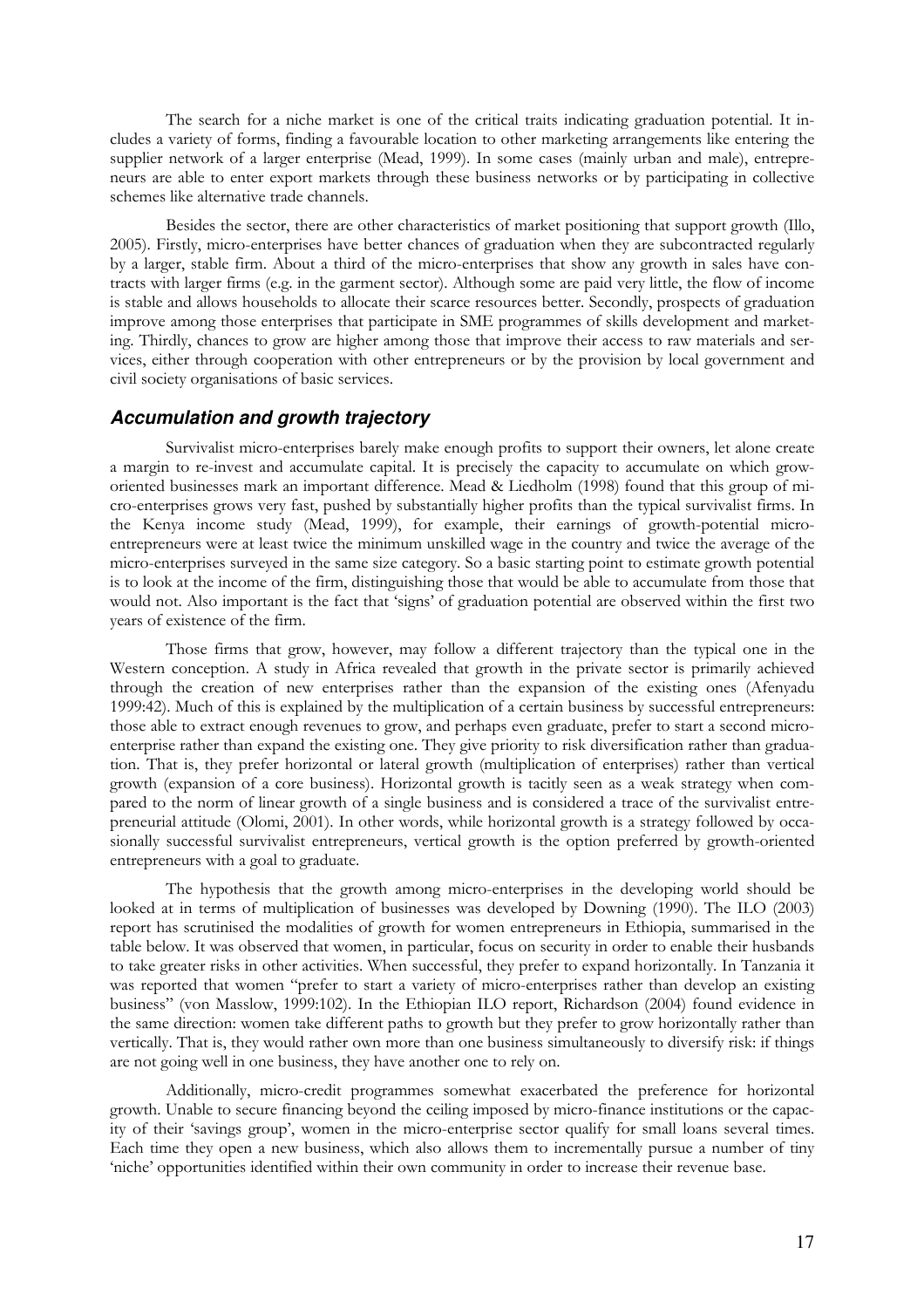| <b>Modalities of Expansion</b>                | Percentage |
|-----------------------------------------------|------------|
| Expanded size of enterprise                   | 34         |
| Hired more workers                            | 21         |
| Improved quality of the product               | 10         |
| Started selling in new markets                |            |
| <b>Modalities of Business Diversification</b> |            |
| Added new products                            | 26         |
| Relocated working premises                    |            |
| Changed the type of business                  |            |
| <b>Modalities of Business Rationalization</b> |            |
| Reduced costs by buying inputs in bulk        |            |
| Reduced type of products                      |            |
| Reduced number of employees                   |            |
| Others                                        |            |

Forms of business development by women entrepreneurs in Ethiopia (Total number of respondents who had expanded/diversified was 82 out of 128 interviewed)

Based on ILO (2003)

A final point is that the transition from informality to formal registration in the economy is not a good indication of graduation in terms of expansion or sustainability of the enterprise. In Kenya, Neshamba (1997) showed statistically that there was significant expansion and contraction of enterprises both in the formal and the informal sector. In other words, informality is neither an impediment nor an enabler of expansion. The contrary, however, is verified: the decision to formalise is almost always related to graduation or the entrepreneur's plant to grow (Ishengoma, 2006).

#### **Job creation**

Survivalist enterprises may take decades to add extra labour to their business, if they do that at all. In contrast, growth-oriented entrepreneurs with the potential to graduate create jobs already in the initial stages of the firm (Mead, 1994:1884). Even the smallest increments in the hours of labour employed are enough indication of a tendency to grow, a sign that the majority of the micro-enterprises do not show. The extra labour employed tends to come initially from other family members and only in a second phase other workers are hired, but this does not reduce the relevance that new employment is being created. According to Mead's study (1994) in Sub-Saharan countries (Botswana, Kenya, Malawi, Swaziland and Zimbabwe), about 25% of the jobs in the micro and small business sector resulted from the firms. Their study found that of the 4.3 million people working in small enterprises at the time of the survey: 3.3 million jobs came into being when the enterprise itself started operating and the remaining million resulted from their subsequent expansion.

While only 1% to 4 % of the micro-enterprises actually graduate, these small number of firms constitute dynamic centres of job creation, with vigorous employment expansion rates. In Botswana, Kenya, Malawi, Swaziland, Zimbabwe and Dominican Republic, Mead and Liedholm (1998) calculated that each growth-oriented firm has added up to five people to their work force over five years, reaching average employment expansion rates of 13.7% a year over five years. That is much higher that the average in their respective economies and in other scale segments of firms. In aggregate terms, three-quarters of all jobs created in firms of 1 to 50 workers happened in businesses that started with less than five workers. In other words, small increases in employment spread over a large number of firms create a very large impact at an aggregate level. Growth in this way improves equity and fights poverty along creating jobs. Mead (1998) concludes that identifying and supporting growth-oriented entrepreneurs is therefore worth the effort, regardless of their very small number.

### **Entrepreneurial attitude**

While survivalist micro-entrepreneurs were described above as doing entrepreneurial activities without necessarily being entrepreneurs, an entrepreneurial attitude is almost always detected among the owners of firms that grow. It is difficult to describe with precision what the growth-oriented entrepreneurs look like, but they seem to have some common traits.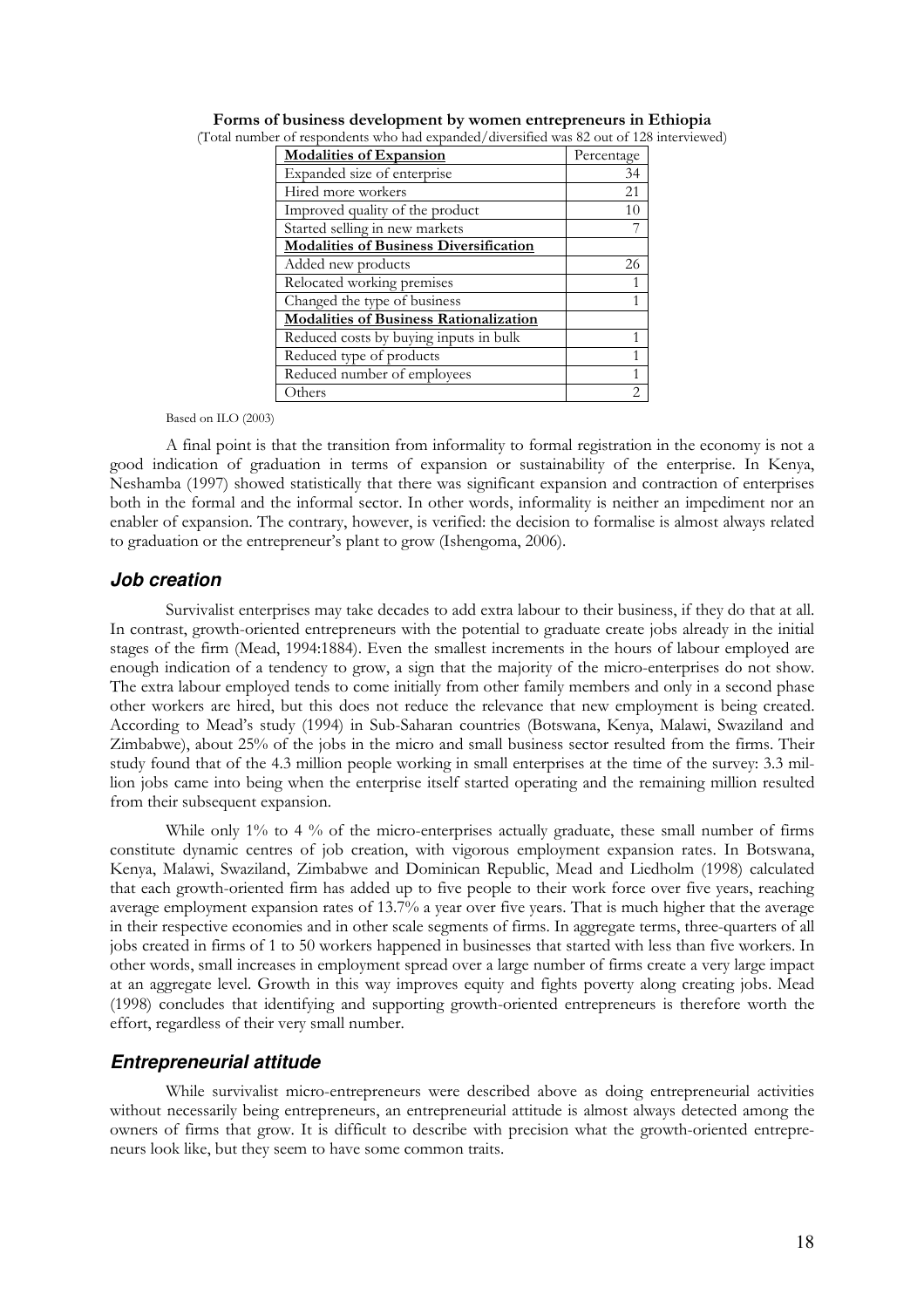Those who graduated were mostly male entrepreneurs with a previous successful experience. They do not operate in the trading sector but in manufacturing or other services. They start small, like all small enterprises, but not as single-worker businesses (one-person enterprises make lower returns per person than in the 2-4 worker and larger segments). They are rarely located in rural areas, at least in the Sub-Saharan Africa study reported by Mead (1999) covering Zambia, Kenya, Mozambique and Zimbabwe. The relationship between expansion and the age of the firm is also significant: at any given year, younger firms are likelier to show higher rates of growth than those that had been in existence for a longer period without expanding. In other words, the longer they stay in the market without growing, the lower the chances that they will ever grow.

Most women entrepreneurs never graduate, but there are a few exceptions. The most common profile in this group is women with older children, heads of household, who do customary trade. In contrast, in the group of survivalist women micro-entrepreneurs it was more common to find co-wives, with children under five and disproportionate reproductive burdens (von Masslow, 1999:101).

In relation to education, in the small group of entrepreneurs who exhibit business competencies, Phillips and Bhatia-Panthaki (2007:801) found that they were more trained (some were college graduates), had prepared realistic plans on how to make a profit and had substantial information on the market in which their enterprises were active. They usually had prior industry experience usually with larger enterprises and some essential technical knowledge (Ebony Development Alternatives, 1995:22, quoted in Rogerson, 2001). Age was not a significant factor. In addition, the majority of the enterprises that supply higher earnings were owned by more educated managers (Mead, 1999). However, the evidence is not conclusive on whether providing basic training to all micro-entrepreneurs necessarily improves the chances of graduation of their firms. The completion of primary school was unrelated to enterprise growth in Niger, Zimbabwe and Swaziland, as tested statistically by McPherson (1996; 1991), while Parker (1995) found in Kenya that owners that had completed primary school were better able to deal with fluctuating economic circumstances and find a smoother growth path than those with less education. Reported by Mead and Liedholm (1998), Parker (1995) found that there was no statistically significant relation between business training and business growth. It would thus appear that small amounts of education make little difference to enterprise profitability and growth.

Entrepreneurial attitudes are more difficult to measure and detect, but it is of a high relevance. It was found in grounded fieldwork that growth-oriented entrepreneurs sought new opportunities in high value areas (Oketch & Otieno 1999). The more successful entrepreneurs not only hope for growth but design ways to achieve it, following a profit-oriented diversification strategy (Ueda 1999, quoted in Afenyadu 1999:46). Growth-oriented entrepreneurs no longer see security as the main goal, but prefer to build on adding value. They may include formal and informal sector small business and production and may also operate in the fringes of legality. When they can, they accumulate income to be able to invest in productivity-enhancing and communications technology, linking to rural infrastructures to access primary products and local markets (von Masslow, 1999:103).

In their potential to grow, Downing (1990) distinguishes three sectors instead of two. There is a segment of home-based enterprises in traditional sub-sectors of the economy, vulnerable to displacement and with low demand elasticities, as for example mats, baskets, pottery, textiles and the vending of certain commodities. This group has a majority presence of women entrepreneurs with low returns, engaging in atomistic competition and relying on a local, thin market. They are in the margins of economic viability, with minimal or no chances of graduation (Liedholm and Mead, 1987). The second group in terms of growth potential is the segment of traditional economic sub-sectors that will continue to be important as the economy grows but is constrained in growth by inadequate infrastructure or uneven input delivery systems. The agriculture and farming sector fits into this category: they do have growth potential (with available inputs and value adding potential) but would require different external conditions to expand. The third sub-sector with high growth potential are those newly introduced or reconverted to fit modern, dynamic markets. Among these, the new upcoming sectors serve the tourist industry and export markets.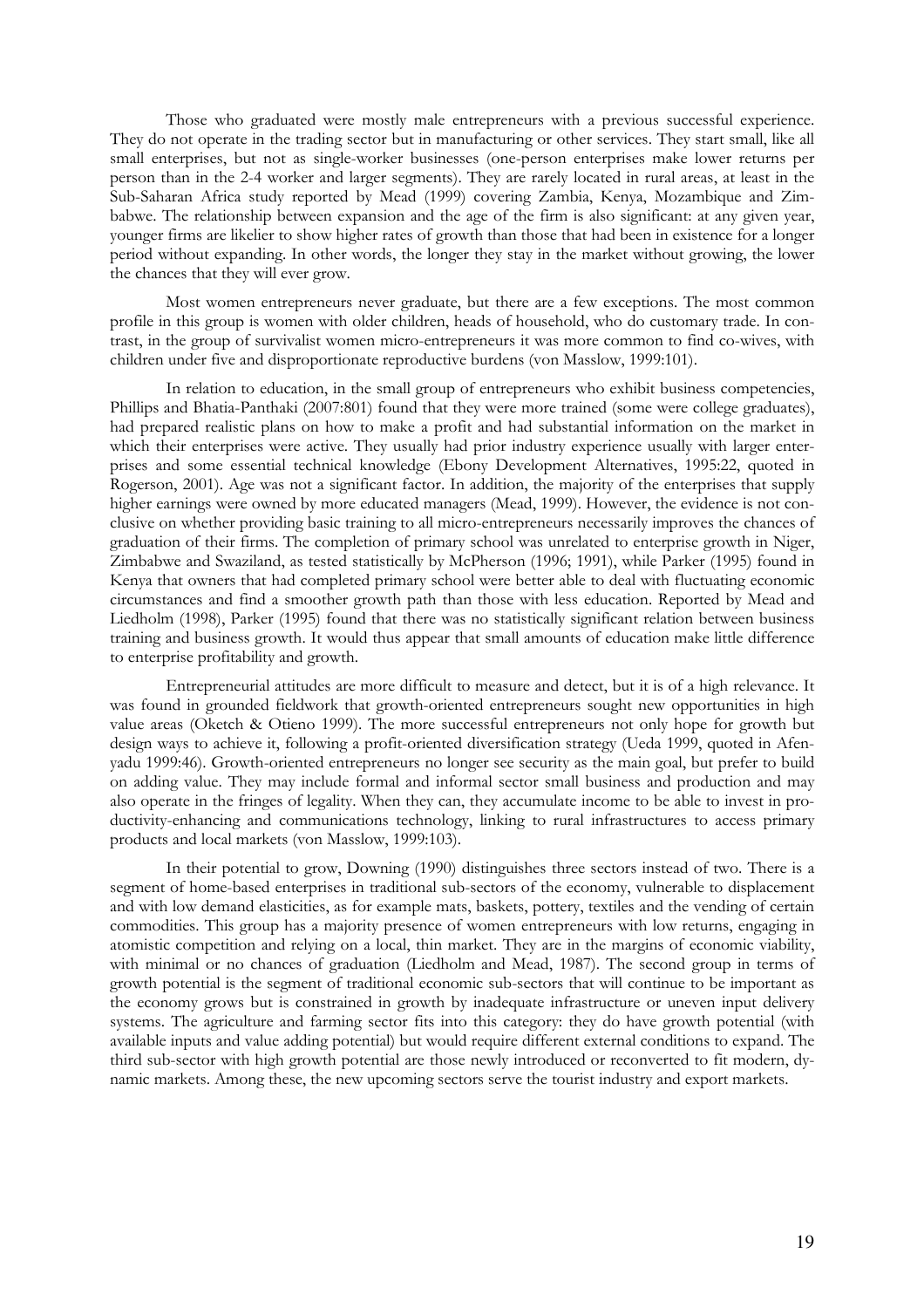#### **Profile of growth-oriented entrepreneurs**

Micro-enterprises with the potential to graduate are more frequently owned by proprietors who are male (among the women, they are mainly heads of household, with older children and limited reproductive work). They locate their workshops outside their homes, in urban or larger localities with access to their market. They typically employ hired workers from the beginning or create additional jobs in first year of operation. They show a high rate of profit growth. They reinvest in vertical, rather than horizontal expansion. They are more educated and have the capacity to position their firms in growing product lines, especially market niches. They show an entrepreneurial attitude (managerial competencies) in terms of designing and planning of the business, detecting potential suppliers of inputs or buyers and sometimes integrating a value chain as subcontractors.

### 8. Conclusions and recommendations

Graduation of micro-enterprises is clearly exceptional rather than a rule. A significant number of new enterprises (about 75%) do not survive the first two years and of those that do survive, just about 20% grow at all. Of those that grow, a minority of 1% to 4% actually expands enough to graduate into the next size category, though of course graduation rates vary across countries, sex groups and locations. The typical firm stays in business without growing at all (80% of them) and is focused on making enough income to keep it running and meet the basic needs of the household. These estimations were presented in section four and summarised in the box "Graduation is exceptional". They are the result of studies with various classification, focuses and time frames, as listed in section 2.

The small proportion of enterprises that graduate is, in principle, a constant in both the developed and developing world. That is in spite of the many differences in the environmental and regulatory conditions in which they operate. However, micro and small-enterprises in the developing world differ substantially from those in developed countries: their scale is invariable smaller (and they are indeed very small). They are mostly headed by women who face gender barriers in addition to those associated with the scale of their businesses. They represent one of several sources of income in the household and not necessarily the main one. These points were raise in section 3.

Why do as much as 80% of the micro and small enterprises never grow? First of all, it is not materially possible for them to save part of their meagre profits to re-invest in the business. Without accumulation, expansion and technological upgrade are quite impossible. Secondly, these micro-enterprises were never meant to grow. Survivalist micro-entrepreneurs give priority to risk diversification: they prefer several small sources of income rather than a large one. In this way, if one goes down, the others are still available and will help them go by. Growth is not an aim that their owners are interested in and, in fact, when the businesses are successful enough to be able to grow, they still prefer to use the extra income for other household needs. Alternatively, they diversify risk further by opening another survivalist firm in a process called horizontal or lateral growth. Thirdly, survivalist micro-entrepreneurs are mostly unable to position their business in a growing market: they operate from their homes, offering the same products that others do, selling to others in the locality that are usually just as poor, dedicating only part of their energy and resources to the business. They basically have no time to search or build a different market positioning and normally have restricted access to infrastructure and basic services such as training and credit. These aspects are mostly related to the gender bias of micro-entrepreneurship: the majority are women with limited education, resources, and entitlements. The reasons for the pale graduation rates of micro and small enterprises were analysed in this report by distinguishing between doing entrepreneurial activities and actually being an entrepreneur, as discussed in section five and summarised in the box "Entrepreneurial activity by non-entrepreneurs".

While 80% of the micro-enterprise owners barely do entrepreneurial activities with firms that have minimal chances of growing, the rest (20%) are actually able to make their firms expand. In turn, a small percentage of firms (2% to 4%) are actually able to grow enough to graduate to the next size category. These are run by entrepreneurs, defined from a Western conception: they hold an entrepreneurial attitude, search for a promising market position, have expansion objectives, strive to accumulate capital and are ready to run risks. These "real" entrepreneurs" are typically educated males living in urban loca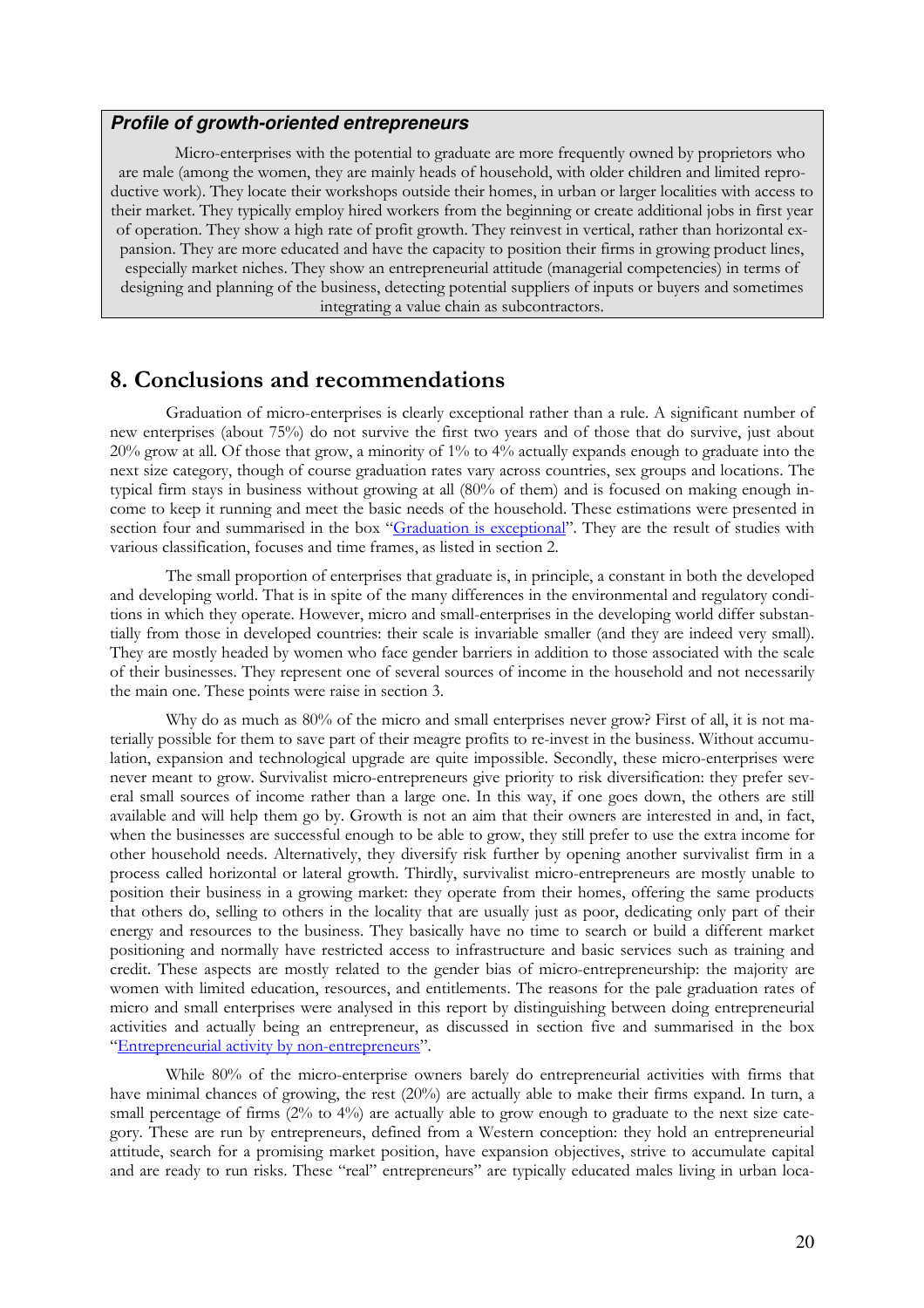tions with access to markets of value chains. Although they may start very small their profits grow rapidly and they hire workers already in the initial stages of the enterprise. A profile of these entrepreneurs is characterised in section six and summarised in the box "Profile of growth-oriented entrepreneurs".

Since the clients of micro-enterprise assistance programmes and the firm owners are so diverse, programmes to support them should cater for this heterogeneity. In other words, they are in different possible target groups, each with contributions to make to the country's growth and poverty alleviation efforts and each with different requirements in terms of support services. Recognising these differences can help to determine which group corresponds most closely to the priorities of the donors. Interventions can then be designed most appropriately to the needs of that particular group. Mosley and Hulme (1998) highlighted a similar restriction in the micro-credit field, which they called an impact curve: the poverty impact increases as the income of the beneficiaries raise, away from the extreme poor towards the betteroff. They thus suggest that lenders can either focus their lending on the poorest and accept a relatively low total impact on household income, or alternatively focus on the not-so-poor and achieve higher impact.

The recommendation of this report, therefore, is to have a dual-policy approach: different groups with different goals get different projects. Cotter (1996) considers the expectation of graduation is a misguided development goal which has caused much disillusion among donors. He thus draws a distinction between Poverty Alleviation and Business Growth policies based on private sector development. Both are important and make significant differences on the lives of their beneficiaries, but they are entirely different populations and use different policy instruments. Firm owners in the two groups started their businesses for very different reasons, strive to achieve different financial objectives, have different resource needs, try to cope with different constraints, operate in different business fields and should therefore be assisted with different policies. In this view, inducing graduation through policy is a lost cause.

The survivalist group of micro-enterprise –those who do entrepreneurial activities but are not entrepreneurs from a Western conception- present low levels of graduation and achieve a small economic impact in terms of employment and growth, but are critical in poverty alleviation. Survivalist micro enterprises should not be expected to grow into small or medium size businesses because graduation is not attainable and possibly not worth the effort in terms of resources. The group is largely formed by women entrepreneurs, whose needs for empowerment, food security, basic education and social contact are more pronounced than their desire to expand the business or their possibilities in terms of time and energy to make it happen. For them, poverty-alleviation programmes combined with health and nutrition improvement are appropriate. The income they make is extremely significant for their material survival and their dignity, so focusing on keeping them going is already important. Building on existing resources, skills and entrepreneurial capacities may offer better chances of getting by. The provision of working capital through small loans can effectively assist their survival and secure an income for the household.

In contrast, those that grow will stand out quite rapidly (within the first two years) by showing significant profits and additional workers. Enterprises with real growth perspectives will not have enough with micro-credit. They will need a more comprehensive Business Development Programme. They will require assistance to find markets, design a business plan, access supplies and credit, improve their technical skills and possibly contact technology providers. Linking them to the network of suppliers of larger firms or the public sector would benefit greatly these entrepreneurs with an inclination to expand.

In addition, Eigen (1992:5-6) recommends that programmes that target women empowerment should distinguish between those that have poverty alleviation in general as a goal from those that expect more sophisticated business development. A survivalist-oriented approach would require a strategy which concentrates on improving the welfare of women through family planning, health, education and other socio-cultural interventions. This kind of strategy is relatively expensive and requires a gender-sensitive method to encourage women's empowerment. These women need a wide network of support in order to secure basic needs, so projects should include women group formation and consciousness building. In contrast, a sustainable entrepreneurship development programme focuses on business and entrepreneurial skills. Given that the goal is business development, the author considers that it is not necessary to imprint these policies with a specific gender perspective. These policies can very well be gender neutral and still reach a large number of women, should they have the initiative and possibilities to pursue an enterprise with growth potential. These programmes would need to become financially independent, a condition normally set by donors, for which they need to reach an increasing number of entrepreneurs in an area.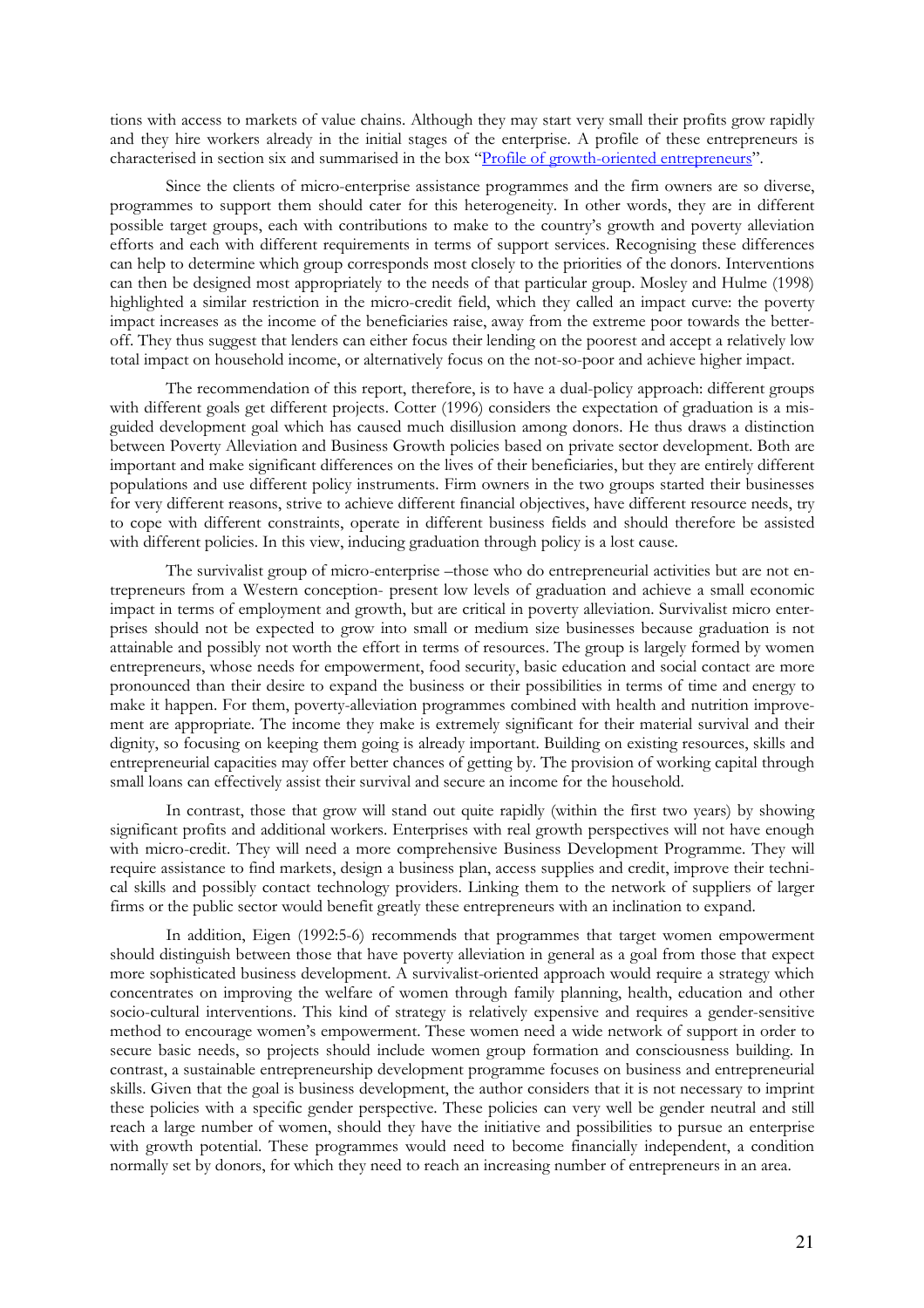| micro-enterprises                                                                                                       | vention                                                                                                                                                                                                                               | Orientation of the Type of Inter- Appropriate instruments |
|-------------------------------------------------------------------------------------------------------------------------|---------------------------------------------------------------------------------------------------------------------------------------------------------------------------------------------------------------------------------------|-----------------------------------------------------------|
| Survivalist<br>Allevia-<br>micro-<br>Poverty<br>enterprises<br>(owners)<br>tion<br>doing entrepreneurial<br>activities) | Empowerment, food security, social contact, health<br>and nutrition improvement, basic education.<br>Build on existing resources, skills and entrepreneurial<br>capacities.                                                           |                                                           |
|                                                                                                                         |                                                                                                                                                                                                                                       | Provision of working capital through small loans.         |
| Growth-oriented mi- Economic growth<br>and employment<br>cro-enterprises run by<br>creation<br>entrepreneurs            | A more comprehensive Business Development Pro-<br>gramme including assistance to find markets, design a<br>business plan, access supplies and credit, improve<br>their technical skills and possibly contact technology<br>providers. |                                                           |
|                                                                                                                         | In a second stage, linking them to the network of<br>suppliers of larger firms or the public sector.                                                                                                                                  |                                                           |
|                                                                                                                         |                                                                                                                                                                                                                                       | Micro-credit will only help marginally.                   |

# **References**

- Afenyadu, D., King, K., McGrath, S., Oketch, H., Rogerson, C., & Visser, K. (1999). Learning to Compete: Education, Training & Enterprise in Ghana, Kenya & South Africa. Education Research Paper No. 42, DFID. Electronic article available on-line
- Agar, J. (1999). Marketing for the local market what does it mean in practice? . Small Enterprise Development, 10(4), 4-26.
- Akinboade, O. A. (2005). A review of women, poverty and informal trade issues in East and Southern Africa. International Social Science, 57(184), 255-275.
- Badr-El-Din, A. I. (2002). The Role of Home Based Enterprises (HBE's) in Alleviating Sudanese Urban Poverty and the effectiveness of Policies and Programmes to Promote HBE's. Sudan Economy Research Group Discussion Papers 34, Institute for World Economics and International Management, University of Bremen, Electronic article available on-line
- Banerjee, A., & Duflo, E. (2007). The Economic lives of the Poor. *Journal of Economic Perspectives*, 21(1), 141-167.
- Bates, T. (1997). Race, self-employment, and upward mobility. Baltimore (USA): Johns Hopkins University.
- Beck, T., Demirgüç-Kunt, A., & Levine, R. (2003). Small and Medium Enterprises, Growth, and Poverty: Cross-Country Evidence. World Bank Policy Research Working Paper 3178, Electronic article available online
- Berger, M., & Guillamon, B. (1996). Microenterprise development in Latin America a view from the Inter-American Development Bank. Small Enterprise Development, 7(3), 4-16.
- Biggs, T. (2003). Is Small Beautiful and Worthy of Subsidy? Literature Review. Paper commissioned as part of an evaluation of IFC Project Development Facilities, World Bank, Electronic article available on-line http://rru.worldbank.org/Documents/PapersLinks/TylersPaperonSMEs.pdf
- Bigsten, A., Kimuyu, P., & Lundvall, K. (2000). Are formal and informal small firms really different? Evidence from Kenyan manufacturing. Institute of Policy Analysis and Research Discussion Papers, Electronic article available on-line http://www.csae.ox.ac.uk/conferences/2000-OiA/pdfpapers/bigsten.PDF
- Billing, K., & Downing, J. (2003). Crossfire. Small Enterprise Development, 14(3), 4-7.
- Birch, D. (1979). Job Generation Process. Cambridge, MA (USA): Joint Center for Neighbourhood and Re-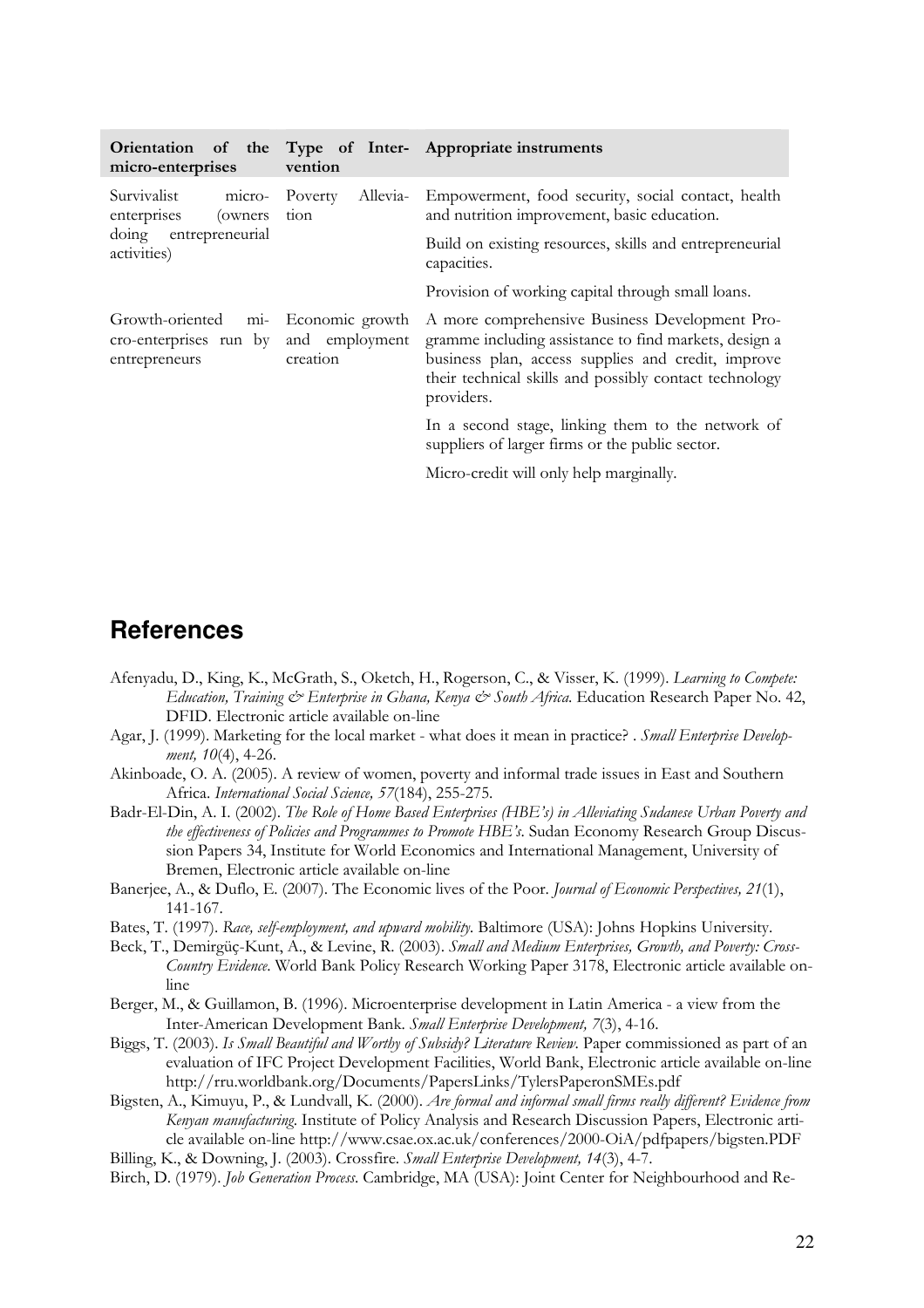gional Development, MIT.

- Birley, S. (1986). The Role of New Firms: Births, Deaths and Job Generation. Strategic Management Journal, 7(4), 361-376.
- Branch, S. B. P. (2001). Micro-Enterprises Survey. A Progress Report. In Industry Canada (Ed.).
- Brander, J., Hendricks, K., Amit, R., & Whistler, D. (1998). The Engine of Growth Hypothesis: On the relationship between firm size and employment growth University of British Columbia.
- Bromley, R. D. F., & Thomas, C. J. (1993). The Retail Revolution, the Carless Shopper and Disadvantage. Transactions of the Institute of British Geographers, 18(2), 222-236.
- Chacaltana, J. (2003). Public Policy and Employment in Micro and Small Enterprises in Peru. IFP/SEED WORKING PAPER No. 56, Series on Conducive Policy Environment for Small Enterprise Employment, International Labour Office ILO, Geneva, Electronic article available on-line
- Chao, L., Pauly, M., Szrek, H., Pereira, N. S., Bundred, F., Cross, C., et al. (2007). MARKET WATCH: Poor Health Kills Small Business: Illness And Microenterprises in South Africa. Health Affairs, 26(2), 474-482.
- Chigunta, F., Schnurr, J., James-Wilson, D., & Torres, V. (2005). Being "Real" about Youth Entrepreneurship in Eastern and Southern Africa. Implications for Adults, Institutions and Sector Structures. SEED Working Paper No. 72, Series on Youth and Entrepreneurship, International Labour Ofice ILO, Geneva, Electronic article available on-line
- Cordaid. (2006). Investing in Micro and Small Enterprises in the South. Electronic article available on-line
- Cotter, J. (1996). Distinguishing between Poverty Alleviation and Business Growth. *Small Enterprise Devel*opment, 7(2), 49-52.
- Cunningham, W., & Maloney, W. (1998). Heterogeneity among Mexico's micro-enterprises: an application of factor and cluster analysis: The World Bank, Latin America and the Caribbean Region, Poverty Reduction and Economic Management Sector Unit.
- Daniels, L. (2001). A guide to measuring microenterprise profits and net worth. Small Enterprise Development, 12(4), 54-66.
- Daniels, R. (2000). Poverty Alleviation and the Prospects for Micro-Enterprise Development: Lessons from the Subsistence Fishing Industry. Paper presented at the TIPS 2000 Annual Forum Muldersdrift.
- Davis, J., & Rylance, C. (2005). Addressing poverty through local economic and enterprise development: A review of conceptual approaches and practice. DFID, NATURAL RESOURCES INSTITUTE, Working paper 3, Electronic article available on-line
- Dawson, J. (1997). Beyond credit the emergence of high-impact, cost-effective business development services. Small Enterprise Development, 8(3), 15-26.
- DFID. (2000). Halving world poverty by 2015. Economic growth, equity and security. In S. f. a. t. i. d. targets (Ed.): DFID.
- DFID. (2002). Tools for Development. A handbook for those engaged in development activity, version 15. In P. a. E. Department (Ed.): Department for International Development.
- Downing, J. (1990). Gender and the growth and dynamics of microenterprises. Gemini Working Paper 5, USAID, Electronic article available on-line
- Edgcomb, E., Klein, J., & Clark, P. (1996). The practice of microenterprise in the US: strategies, costs, and effectiveness. . Washington, DC: Aspen Institute.
- EDIAIS. (2001). Basic Impact Assessment for enterprise Development. from http://www.enterpriseimpact.org.uk/overview/index.shtml
- Eigen, J. (1992). Assistance to women's business evaluating the options.  $3, 4(4-14)$ , 4.
- Eversole, R. (2000). Beyond microecredit the Tickle-up program. Small Enterprise Development, 11(1), 45- 58.
- Feindt, S., Jeffcoate, J., & Chappell, C. (2002). Identifying Success Factors for Rapid Growth in SME Ecommerce. Small Business Economics, 19, 51-62.
- Ferdinand, C. (2001). Jobs, Gender and small enterprises in the Caribbean: Lessons from Barbados, Suriname and Trinidad and Tobago. IFP/SEED WORKING PAPER NO. 19, Series on Women's Entrepreneurship Development and Gender in Enterprises — WEDGE, International Labour Office ILO, Geneva, Electronic article available on-line
- Fisher, T., & Sriram, M. S. (2002). Beyond micro-credit: Putting development back into micro-finance. . New Delhi and Oxford: Vistaar Publications, Oxfam and New Economics Foundation.
- Flynn, D., Curtin, M., & Martin, P. (1999). Elaborating A Gender Strategy for USAID/Morocco. Development Alternatives, Office of Women in Development, USAID, Electronic article available on-line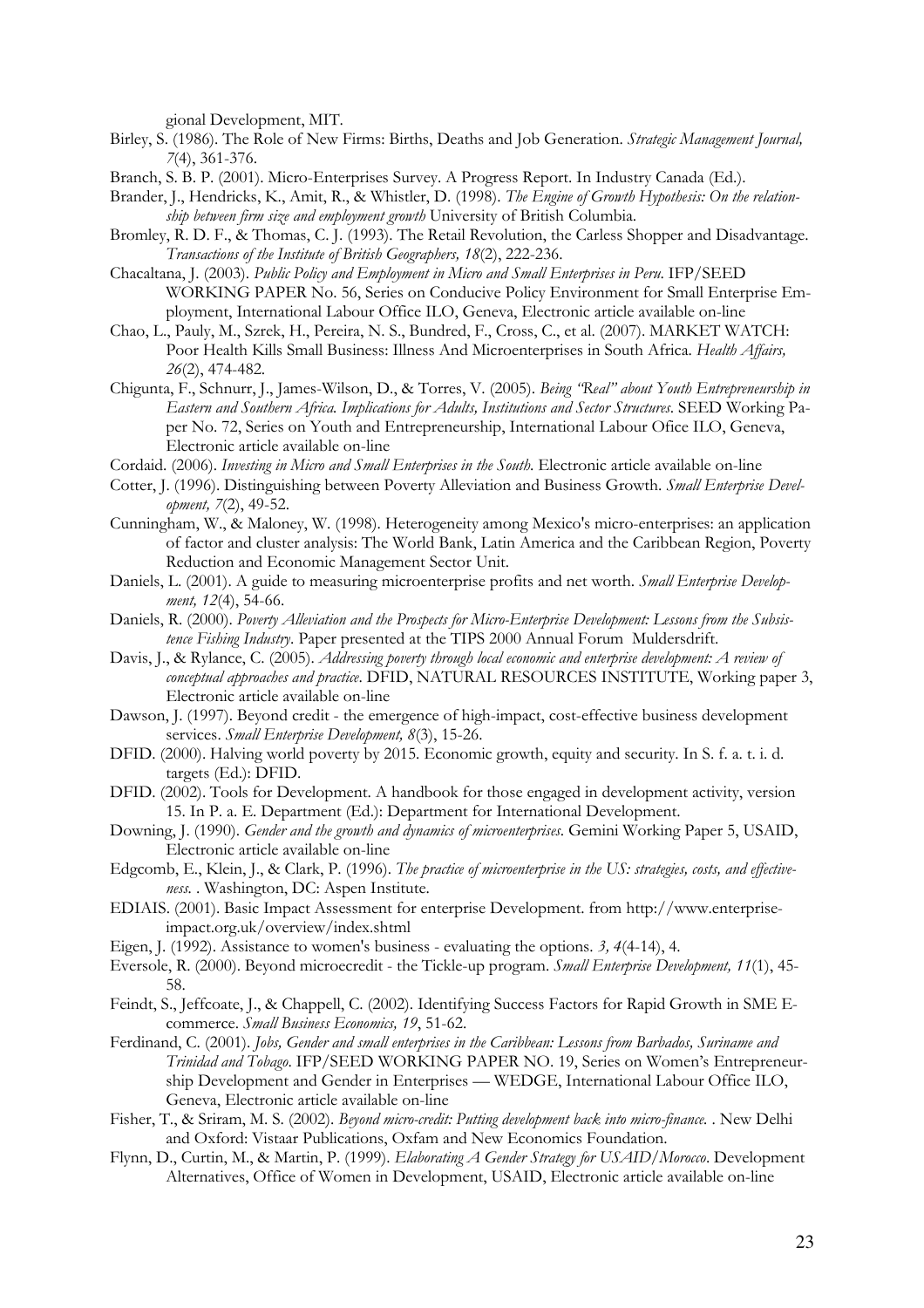- Flynn, D., & Oldham, L. (1999). Women=s Economic Activities in Jordan: Research Findings on Women's Participation in Microenterprise, Agriculture, and the Formal Sector. Development Alternatives, Office of Women in Development, USAID, Electronic article available on-line
- Garforth, C., Phillips, C., & Bhatia-Panthaki, S. (2007). INTRODUCTION: The private sector, poverty reduction and international development. Journal of International Development, 19, 723-734.
- Gichira, R. (2001, 10-12 September 2001). Institutional Implication of Linking Work, Skills and Knowledge for Survival and Growth of Enterprises: The African Perspective. Proceedings of the International Conference Linking Work, Skills and Knowledge: Learning for Survival and Growth (199-202), Interlaken, Switzerland: Swiss Agency for Development and Cooperation
- Gobbi, M. S. D. (2005). Nepal and Pakistan, Micro-finance and microenterprise development: Their contribution to the economic empowerment of women. IFP/SEED Working Paper No. 69, International Labour Office ILO, Geneva, Electronic article available on-line
- Gobezie, G. (2005). Livelihoods Through Micro-enterprise Services? Assessing Supply and Demand Constraints for microfinance in Ethiopia (With Particular Reference to the Amhara Region) Paper presented at the 3rd International Conference on the Ethiopian Economy, Organized by the Ethiopian Economic Association (June 2-4, 2005), Addis Ababa, Ethiopia.
- Goedhuys, M. (2002). Employment Creation and Employment Quality in African Manufacturing Firms. IFP/SEED WORKING PAPER No. 26, International Labour Office ILO, Geneva, Electronic article available on-line
- Gokcekus, O., Anyane-Ntow, K., & Richmond, T. R. (2001). Human Capital and Efficiency: The Role of Education and Experience in Micro-Enterprises of Ghana's Wood-Products Industry. Journal of Economic Development, 26(1), 1-10.
- Gow, K., Wood, B., & Whitman, P. (2002). Microfinance Outcomes In The Philippines. Paper presented at the Social Change in the 21st Century Conference, Centre for Social Change Research (22 November), Queensland University of Technology.
- Haggblade, S. (1992). A proposal for monitoring small enterprise promotion. Small Enterprise Development,  $3(4)$ , 15-24.
- Haggblade, S. (2005). The Rural Nonfarm Economy: Pathway Out of Poverty or Pathway In? . Paper presented at the Research workshop 'The Future of Small Farms' (26-29 June), Withersdane Conference Centre, Wye, Kent, UK.
- Hallberg, K. (1999). Small and Medium Scale Enterprises: A Framework for Intervention. Small Enterprise Unit, Private Sector Development Department, The World Bank, Electronic article available on-line
- Hallberg, K. (2000). A market-oriented strategy for small and medium scale enterprises. Washington, DC World Bank.
- Helms, B. S. (1998). Cost allocation for multi-service microfinance institutions. . Washington DC: World Bank.
- Herrmann, K. (2003). Linking small with big measuring the impact of private sector involvement in poverty reduction and local economic development. Enterprise Development Impact Assessment Information Service, DFID, Electronic article available on-line www.enterprise-impact.org.uk/pdf/EINJuly03.pdf -
- Heyde, G. (2001). Women's Employment and Microenterprise Development in Eritrea. Development Alternatives, Office of Women in Development, USAID, Electronic article available on-line
- Hollis, A., & Sweetman, A. (1998). Microcredit: What Can we Learn from the Past? World Development, 26(10), 1875-1891.
- House, W. (1984). Nairobi's informal sector: Dynamic entrepreneurs of surplus labor? Economic Development and Cultural Change, 32(2), 277-302.
- Ijaiya, G. T., & Umar, C. A. (2004). The Informal and Formal Sector Inter-linkages and the Incidence of Poverty in Nigeria: A Case Study of Ilorin Metropolis. Africa Development, 29(3), 84-102.
- Illo, J. F. (2005). Prospects for People Living in Poverty to Participate in Growth-Oriented Enterprises. Paper presented at the NATCCO-SEDCOP Conference (10-11 February), Innotech, Quezon City,.
- ILO. (1995). Strengthening informal sector networks in Kenya through exchange visits. In S. P. FIT (Ed.): International Labour Office ILO, Geneva.
- ILO. (2003). Ethiopian Women Entrepreneurs: Going for Growth. Jobs Gender and Small Enterprises in Africa, ILO Subregional Office Addis Ababa, International Labour Office Geneva, Electronic article available on-line
- ILO. (2003). Tanzanian Women Entrepreneurs: Going for Growth. ILO Office, Dar es Salaam and Ministry of Industry & Trade, International Labour Office ILO, Geneva, Electronic article available on-line
- ILO. (2003). Zambian Women Entrepreneurs: Going for Growth. Jobs, Gender and Small Enterprises in Africa,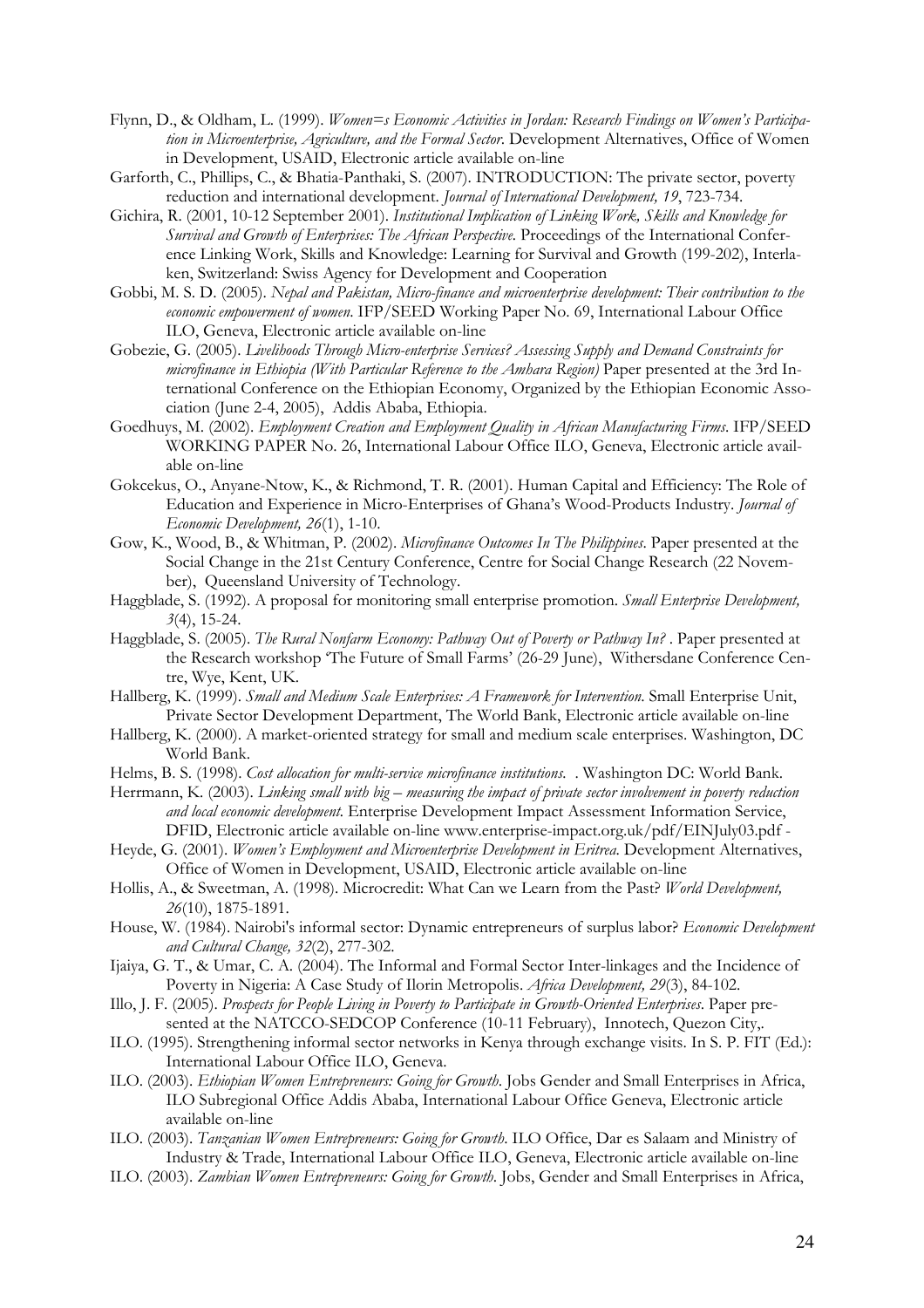SEEDS, International Labour Office ILO, Geneva, Electronic article available on-line

- ILO. (2004). Supporting growth-oriented women entrepreneurs in Ethiopia, Kenya & Tanzania: Overview Report, International Labour Office (ILO), SEED Programme & African Development Bank (AfDB), Private Sector Department (OPSD).
- ILO. (2006). Country Programme: Jordan. Decent Work Electronic article available on-line
- ILO. (2007). The decent work agenda in Africa: 2007–2015. Proceedings of the Eleventh African Regional Meeting Addis Ababa, Ethiopia: International Labour Office ILO, GENEVA
- ILO. (2007). The promotion of sustainable enterprises. Sixth item on the agenda. Paper presented at the International Labour Conference, 96th Session Geneva.
- ILO. (2004-05). World Employment Report 2004-05, Employment, productivity and poverty reduction, (pp. 221-257).
- Ishengoma, E., & Kappel, R. (2006). Economic Growth and Poverty: Does Formalisation of Informal Enterprises Matter? German Institute of Global and Area Studies GIGA, Research Program Transformation in the Process of Globalization, Working Paper 20, Electronic article available on-line www.gigahamburg.de/workingpapers
- Jäckle, A., & Li, C. (2006). Firm Dynamics and Institutional Participation: A Case Study on Informality of Micro Enterprises in Peru. Economic Development and Cultural Change, 54, 557-578.
- Kadenge, J. (2000). Barriers to Realisation of the "Sub- Saharan Africa Miracle"- The Kenyan Experience. Electronic article available on-line http://www.gdnet.org/fulltext/esuha.pdf
- Karides, M. (2005). Whose Solution is It? Development Ideology and the Work of Micro-Entrepreneurs in Caribbean Context. International Journal of Sociology and Social Policy, 25(1/2), 30-62.
- Karim, N. A. (2001). Jobs, Gender and Small Enterprises in Bangladesh: Factors Affecting Women Entrepreneurs in Small and Cottage Industries in Bangladesh. IFP/SEED WORKING PAPER No. 14, Series on Women's Entrepreneurship Development and Gender in Enterprises – WEDGE, ILO,
- . Electronic article available on-line
- Karnani, A. (2007). Employment, not Microcredit, is the Solution. Ross School of Business Working Paper Series, Working Paper No. 1065, Electronic article available on-line http://ssrn.com/abstract=962941
- Kesper, A. (2000). Failing or not aiming to grow? Manufacturing SMMEs and their contribution to employment growth in South Africa TIPS Working Paper 15, Electronic article available on-line
- King, K., & Abouodha, J. (1991). The building of an industrial society: change and development in Kenya's informal (jua kali) sector, 1972-1991. Nairobi, Kenya: IDS.
- King, K., & McGrath, S. (1998). Rethinking small enterprise development: between poverty and growth. Papers in Education, Training and Enterprise No. 13, Electronic article available on-line
- Knopp, D. (2002). Business Linkages and Producer Groups in Bangladesh. Options for rural microenterprise development. Office of Microenterprise Development, USAID, Washington, Electronic article available on-line
- Kothari, U. (2000). Developing Guidelines for assessing achievement in the eight focal areas of social development work and for assessing outcomes. Assessment Procedures. Social Development Systems for Coordinated Poverty Eradication, SD SCOPE Paper No. 10, DFID, Electronic article available on-line
- Lapar, M. L. (1991). Growth and Dynamcs of small and microenterprises. Does finance matter? WORKING PAPER SERIES 12, Phillippine lnstitute for Development Studies, Electronic article available on-line
- Leinbach, T. (2003). Small enterprises, fungibility and Indonesian rural family livelihood strategies. Asian Pacific Viewpoint, 44(1), 7-34.
- Lema Catherine, F. (1998). Are women's microenterprises profitable? A case study of Cameroon women. Small Enterprise Development, 9(3), 50-56.
- Liedholm, C., McPherson, M., & Chuta, E. (1994). Small Enterprise Employment Growth in Rural Africa. American Journal of Agricultural Economics, 76(5), 1177-1182.
- Liedholm, C., & Mead, D. (1987). Small scale industries in Developing Countries: Empirical evidence and policy implications, Paper N. 9 (International Development Papers). Michigan: Michigan State University.
- Liedholm, C., & Mead, D. (1991). Dynamics of microenterprises: Research issues and approaches. Gemini Working Paper 12, USAID, Electronic article available on-line
- Liedholm, C., & Mead, D. (1993). The Structure and growth of microenterprises in Southern and Eastern Africa. Gemini Working Paper 36, USAID, Electronic article available on-line
- Liedholm, C., & Mead, D. (1999). Small Enterprises and Economic Development. London: Routledge.
- Lingelbach, D., Viña, L. d. l., & Asel, P. (2005). What's distinctive about growth-oriented entrepreneurship in develop-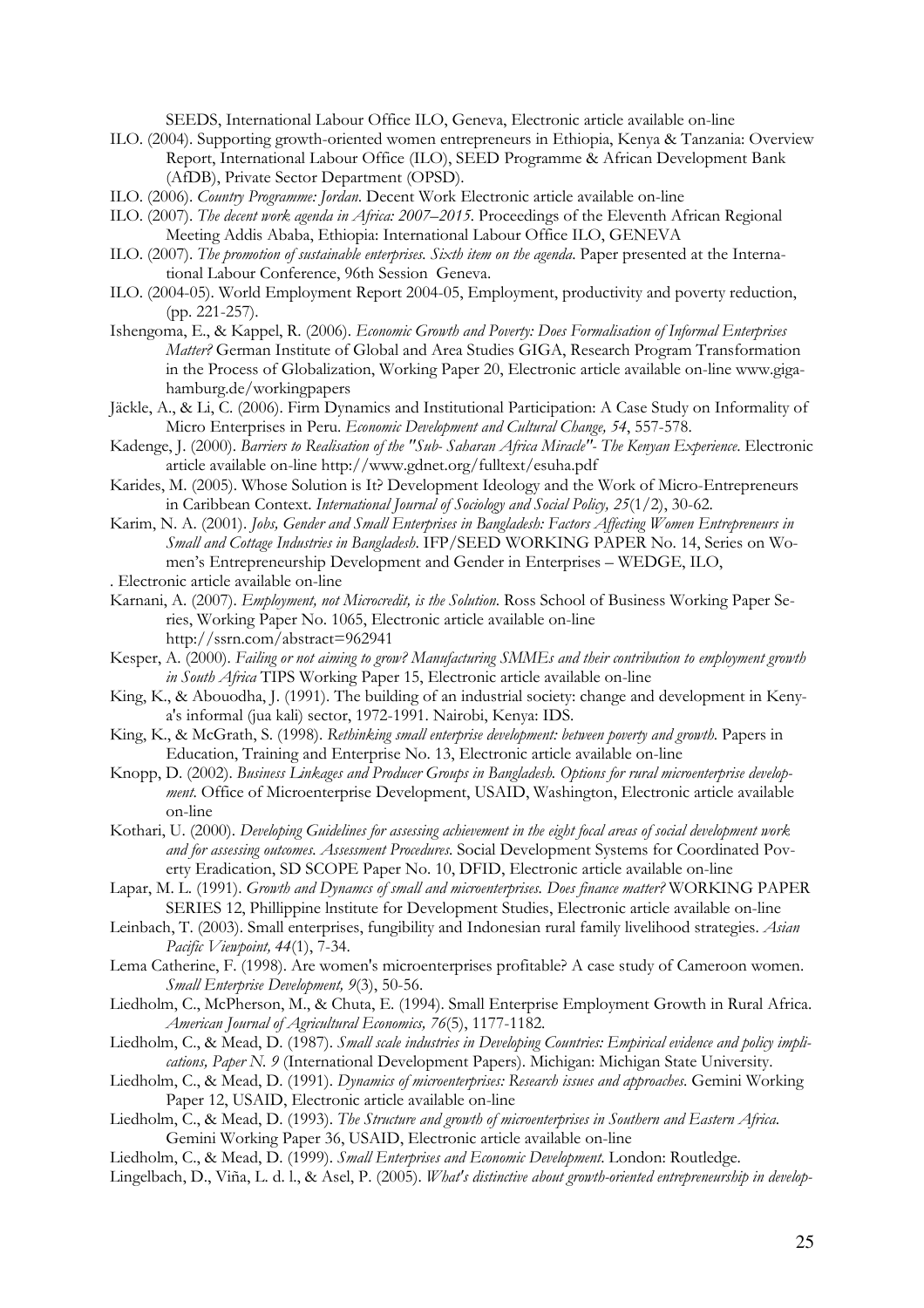ing countries?, Copy from the author: San Antonio, Texas.

- Luetkenhorst, W. (2005). Private Sector Development: The Support Programmes of the Small and Medium Enterprises Branch. Technical Working Paper 15, United Nations Industrial Development Organization UNIDO, Vienna, Electronic article available on-line
- Marcucci, P. N. (2001). Jobs, gender and small enterprises in Africa and Asia: Lessons drawn from Bangladesh, the Philippines, Tunisia and Zimbabwe. SEED WORKING PAPER NO. 18, Series on Women's Entrepreneurship Development and Gender in Enterprises – WEDGE, International Labour Office ILO, Geneva Electronic article available on-line
- Mayoux, L. (1995). From vicious to virtuous circles? Gender and micro-enterprise development. Occasional Paper 3, United Nations Research Institute for Social Development Electronic article available on-line
- Mazumdar, D. (1998). Size-structure of manufacturing establishments and the productivity differentials between large and small firms: A comparative study of Asian economies CIS Working Paper No. 7, University of Toronto, Electronic article available on-line
- Mazumdar, D., & Mazaheri, A. (2001). The manufacturing sector in sub-Saharan Africa: An analysis based on firm surveys in seven countries, . Discussion paper of the World Bank Regional Programme on Enterprise Development, Electronic article available on-line
- McKernan, S. M. (2002). The impact of microcredit programs on self-employment profits: Do noncredit program aspects matter? Review of Economics & Statistics, 84(1), 93-115.
- McPherson, M. (1991). Micro and Small-scale enterprises in Zimbabwe: Results of a Country-wide Survey. Gemini Technical Report 25, USAID, Electronic article available on-line
- McPherson, M., & Liedholm, C. (1996). Determinants of Small and Micro Enterprise Registration: Results from Surveys in Niger and Swaziland. World Development, 24(3), 481-487.
- McPherson, M. A. (1995). The Hazards of Small Firms in Southern Africa. The Journal of Development Studies, 32(1), 31-54.
- McPherson, M. A. (1996). Growth of micro and small enterprises in Southern Africa Journal of Development Economics, 48(1), 253-277.
- Mead, D. (1994). The Contribution of Small Enterprises to Employment Growth in Southem and Eastern Africa. WorldDevelopment, 22(12), 1881-1894.
- Mead, D. (1999). MSEs tackle both poverty and growth (but in differing proportions). In K. King & S. McGrath (Ed.), *Enterprise in Africa: between poverty and growth*. London: Intermediate Technology Development Group Publishing.
- Mead, D., & Liedholm, C. (1998). The Dynamics of Micro and Small Enterprises in Developing Countries. World Development, 26(1), 61-74.
- Mosley, P., & Hulme, D. (1998). Microenterprise finance: Is there a conflict between growth and poverty alleviation? . World Development,  $26(5)$ , 783-790.
- Mwega, F. M. (1991). Informal entrepreneurship in an African urban area. Small Enterprise Development, 2(3), 33-36.
- Neshamba, F. (1997). The transition of enterprises from informality to formality some evidence from Zimbabwe. Small Enterprise Development, 8(4), 48-53.
- Ntseane, G. P. (2000). A Botswana Rural Women's Transition to Urban Small Business Success: Collective Struggles, Collective Learning. Paper presented at the AERC Proceedings.
- Ntseane, P. (2004). Being a female entrepreneur in Botswana: cultures, values, strategies for success. Gender  $\dot{\mathcal{C}}$  Development, 12(2), 37-43.
- Nuntsu, N., & Tassiopoulos, D. (2002). Present status, constraints, and success factors of Small, Medium and Micro Enterprises (SMMEs) with specific reference to the Bed and Breakfast accommodation sector of Buffalo City (BC), Eastern Cape, South Africa. Paper presented at the International Council for Small Business 47th World Conference San Juan, Puerto Rico.
- Olomi, D., Nilsson, P., & Jaensson, J. E. (2001). Evolution of entrepreneurial motivation: The transition from economic necessity to entrepreneurship. Paper presented at the Babson College-Kauffman Foundation Entrepreneurship Research Conference.
- Pagán, J. (2001). Explaining Technical Inefficiency in Mexico's Microenterprises. University of Texas-Pan American, Edinburgh, Electronic article available on-line
- Papadaki, E., & Chami, B. (2002). Growth Determinants of Micro-Businesses in Canada. Small Business Policy Branch Industry Canada, Electronic article available on-line
- Parker, J. (1994). Micro and small scale enterprises in Kenya: Results of the 1993 National Baseline Survey. New York.: PACT Publications.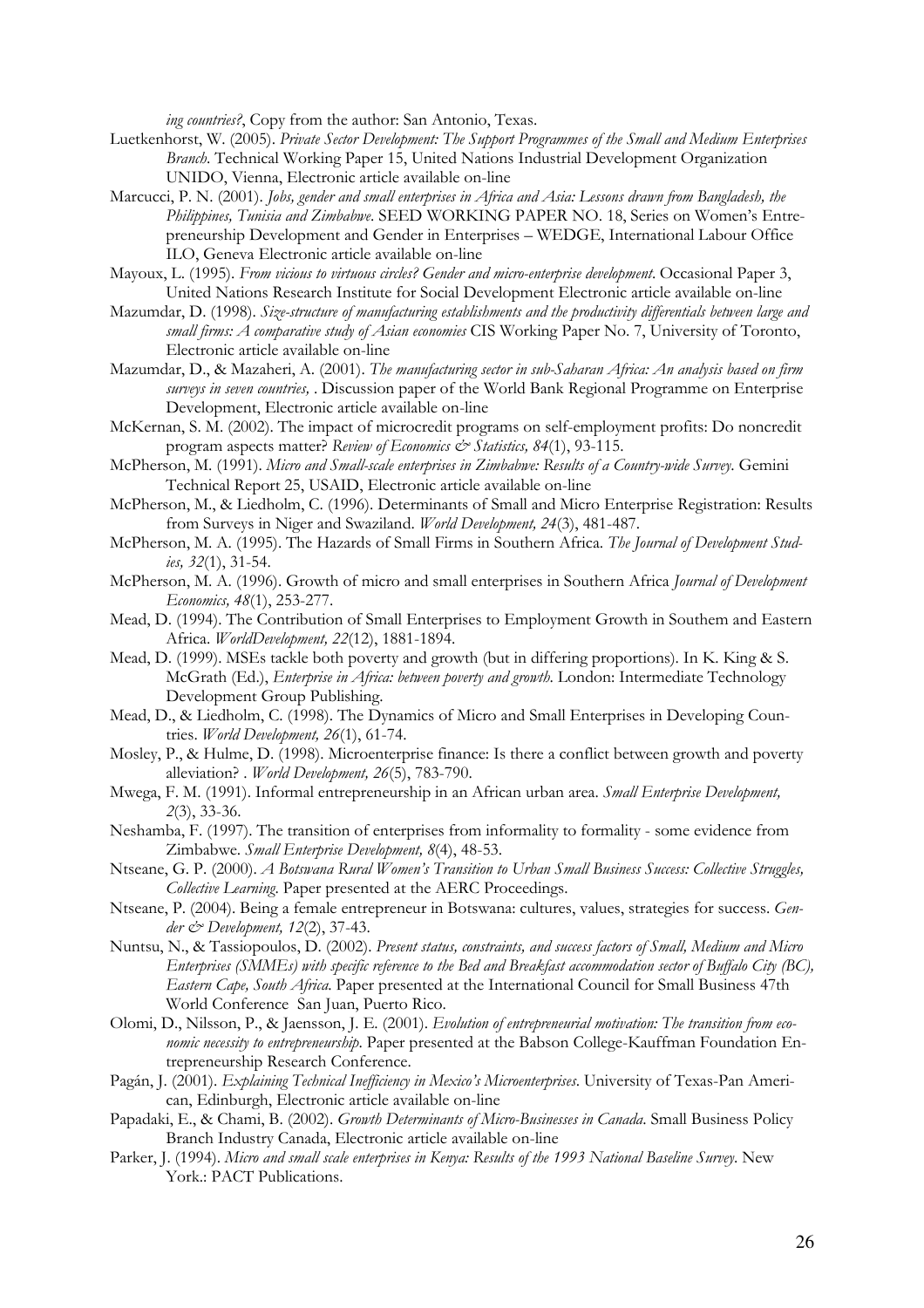- Parker, R., Riopelle, R., & Steel, W. F. (1995). Small enterprises adjusting to liberalization in five African countries, World Bank Discussion Paper 271, African Technical Department Series. . Washington: The World Bank.
- Phillips, C., & Bhatia-Panthaki, S. (2007). Enterprise Development in Zambia: Reflections on the Missing Middle. Journal of International Development, 19, 793-804.
- Phillips, D. (2001). Implementing the market approach to enterprise support. An evaluation of ten matching grant schemes. Policy Research Working Paper 2589, The World Bank, Electronic article available on-line
- Programme, C. L. (2002). ANNEX 3: Livelihoods Diversification & Enterprise Development. In DFID (Ed.).
- Rahman, R. I. (2004). Employment Route to Poverty Reduction in Bangladesh: Role of Self-Employment and Wage Employment. Issues in Employment and Poverty, Discussion Paper 17, International Labour Office ILO, Geneva, Electronic article available on-line
- Ramachandran, K. (1993). Poor women entrepreneurs lessons from Asian countries. *Small Enterprise* Development, 4(1), 46-49.
- Reinecke, G. (2002). Small Enterprises, Big Challenges A Literature Review on the Impact of the Policy Environment on the Creation and Improvement of Jobs within Small Enterprises. SEED WORKING PAPER No. 23, Series on Conducive Policy Environment for Small Enterprise Employment, International Labour Office ILO, Geneva, Electronic article available on-line
- Reynolds, P., Bygrave, W., & Autio, E. (2004). Global Entrepreneurship Monitor: 2003 Executive Report, accessed at www.gemconsortium.org, Electronic article available on-line
- Richardson, P., Howarth, R., & Finnegan, G. (2004). The Challenges of Growing Small Businesses: Insights from Women Entrepreneurs in Africa. IFP/SEED Working Paper No. 47, Series on Women's Entrepreneurship Development and Gender Equality — WEDGE, International Labour Office ILO, Geneva, Electronic article available on-line
- Richardson, P. A., & Langdon, K. (1998). Enterprise Development. Evaluation Synthesis, Report 618. In D. E. Department (Ed.).
- Rogerson, C. (2001). In search of the African miracle: debates on successful small enterprise development in Africa Habitat International 25, 115-142.
- Rubio, F. (1991). Microenterprise growth dynamics in the Dominican Republic: the ADEMI case. Gemini Working Paper 21, USAID, Electronic article available on-line
- Schreiner, M. (2002). Evaluation and Microenterprise Programs in the United States. Journal of Microfinance, 4(2), 67-91.
- Schreiner, M., & Woller, G. (2003). Microenterprise Development Programs in the United States and in the Developing World. World Development, 31(9), 1567–1580.
- Sebstad, J., & Chen, G. (1996). Overview of studies of the impact of microenterprise credit. AIMS Brief No. 1, Electronic article available on-line
- Sharma, M., Miller, H., & Reeder, R. (1990). Micro-Enterprise Growth: Operational Models and Implementation Assistance in Third and Fourth World Countries. Journal of Small Business Management, 28(4), 9-21.
- Shaw, J. (2002). Location and microenterprise performance: Evidence from Sri Lanka. Development Bulletin, 57, 97-100.
- Sievers, M., Haftendorn, K., & Bessler, A. (2003). Business Centres for Small Enterprise Development Experiences and Lessons from Eastern Europe. IFP/SEED WORKING PAPER No. 57, International Labour Office ILO, Geneva, Electronic article available on-line
- Sievers, M., & Vandenberg, P. (2007). Synergies through Linkages: Who benefits from linking microfinance and Business Development Services? World Development, 35(8), 1341-1358.
- Söderbom, M., Teal, F., & Harding, A. (2006). The Determinants of Survival among African Manufacturing Firms. economic development and cultural change, 54, 533–555.
- Spalter-Roth, R., Hartmann, H. I., & Shaw, L. B. (1993). Exploring the characteristics of self-employment and parttime work among women. Washington, DC: Institute For Women's Policy Research.
- Stevenson, L., & St-Onge, A. (2005). Support for Growth-oriented Women Entrepreneurs in Ethiopia. SEED, International Labour Office ILO, Geneva & Private Sector Department OPSD/ AfDB, Electronic article available on-line
- Stevenson, L., & St-Onge, A. (2005). Support for Growth-oriented Women Entrepreneurs in Kenya. SEED, International Labour Office ILO, Geneva & Private Sector Department OPSD/ AfDB, Electronic article available on-line